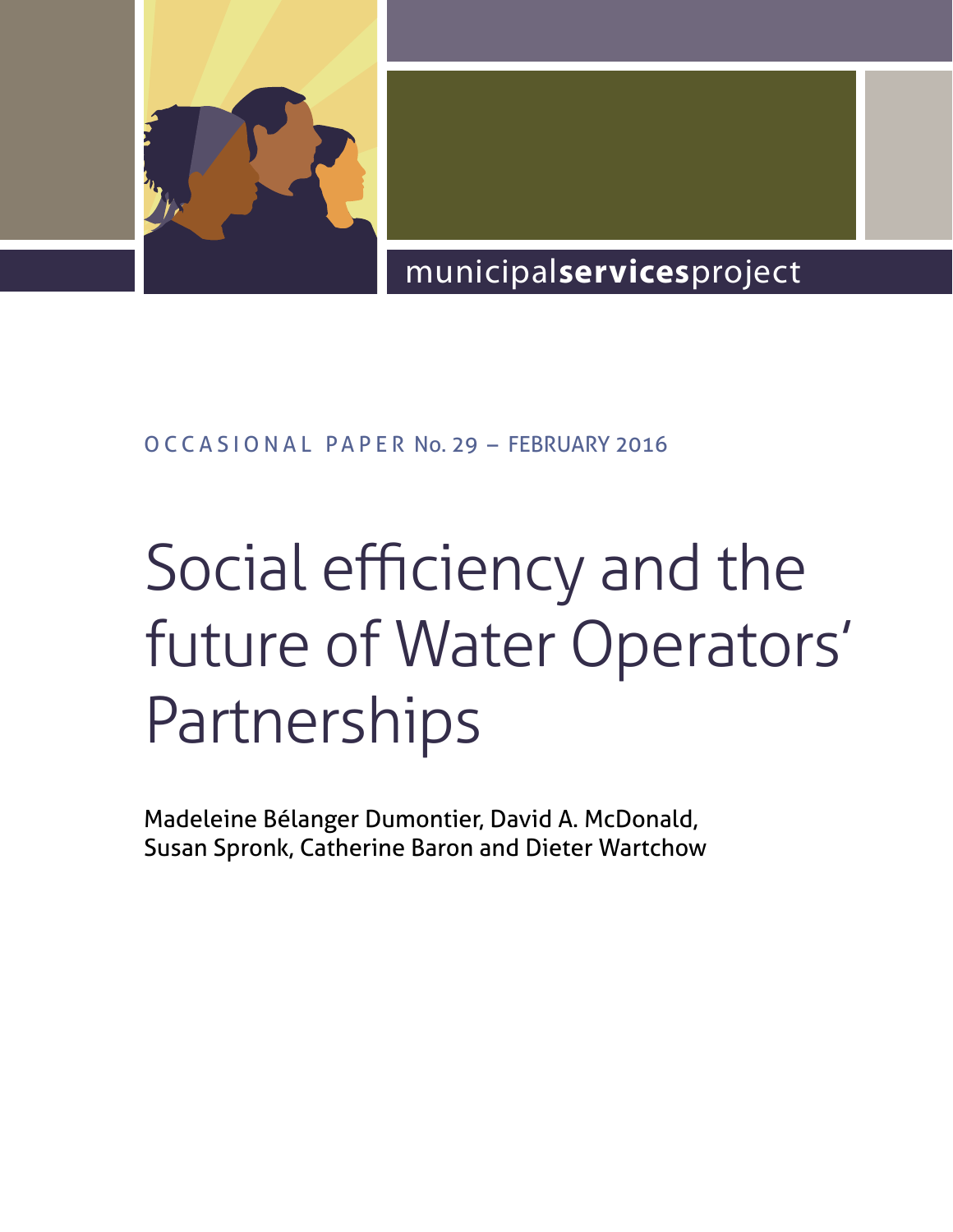### Series Editor: David A. McDonald

#### **About the project**

The Municipal Services Project (MSP) is a research project that explores alternatives to the privatization and commercialization of service provision in electricity, health, water and sanitation in Africa, Asia and Latin America. It is composed of academics, labour unions, non-governmental organizations, social movements and activists from around the globe who are committed to analyzing successful alternative service delivery models to understand the conditions required for their sustainability and reproducibility.

© 2016 Municipal Services Project

#### **Partners**

Africa Water Network | Queen's University | African Centre on Citizenship and Democracy | Red Vida | Centro de Estudios Superiores Universitarios | Regional Network on Equity in Health in Eastern and Southern Africa | Focus on the Global South | School of Oriental and African Studies | People's Health Movement | Transnational Institute | Public Services International Research Unit | University of Ottawa School of International Development and Global Studies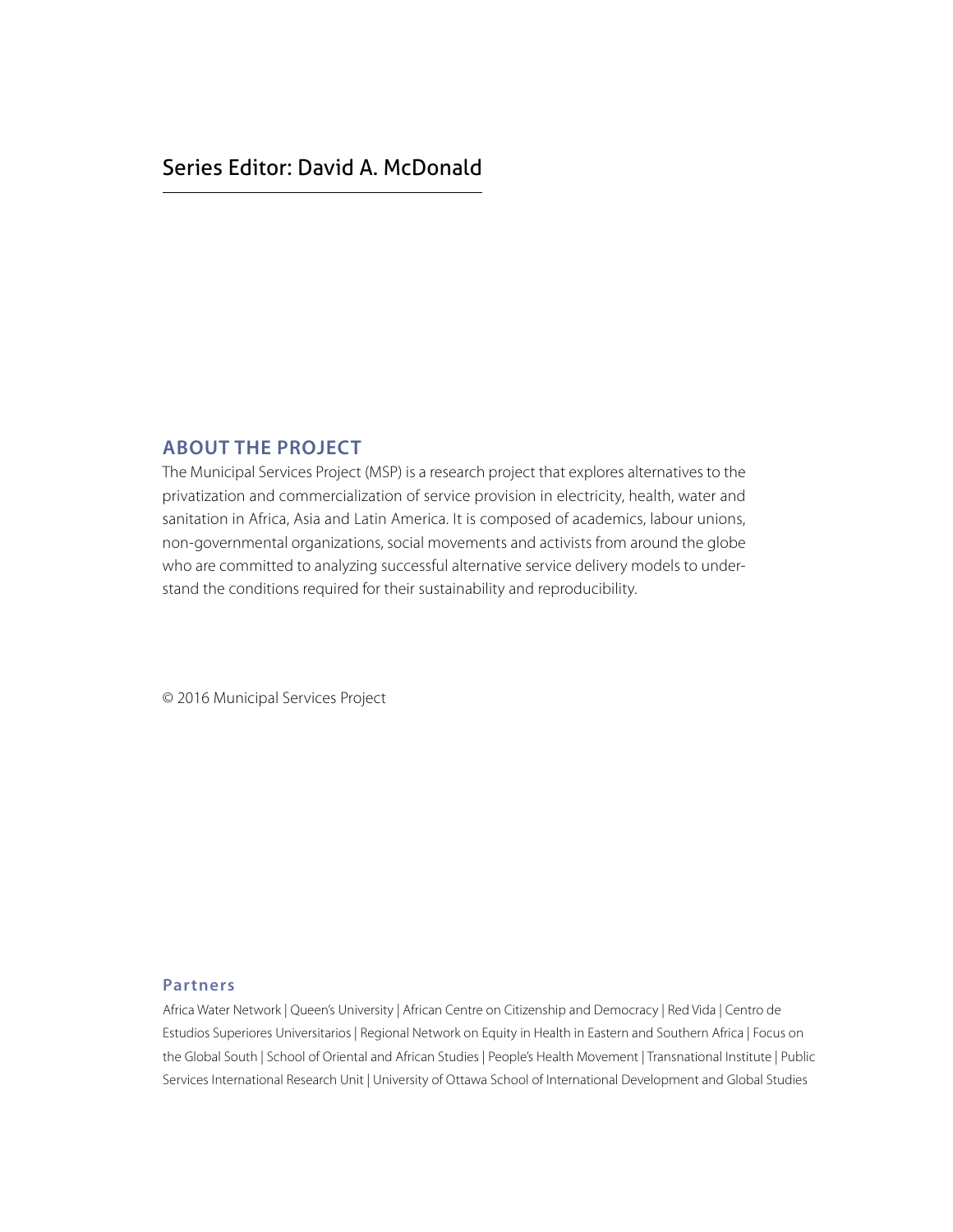# **Table of Contents**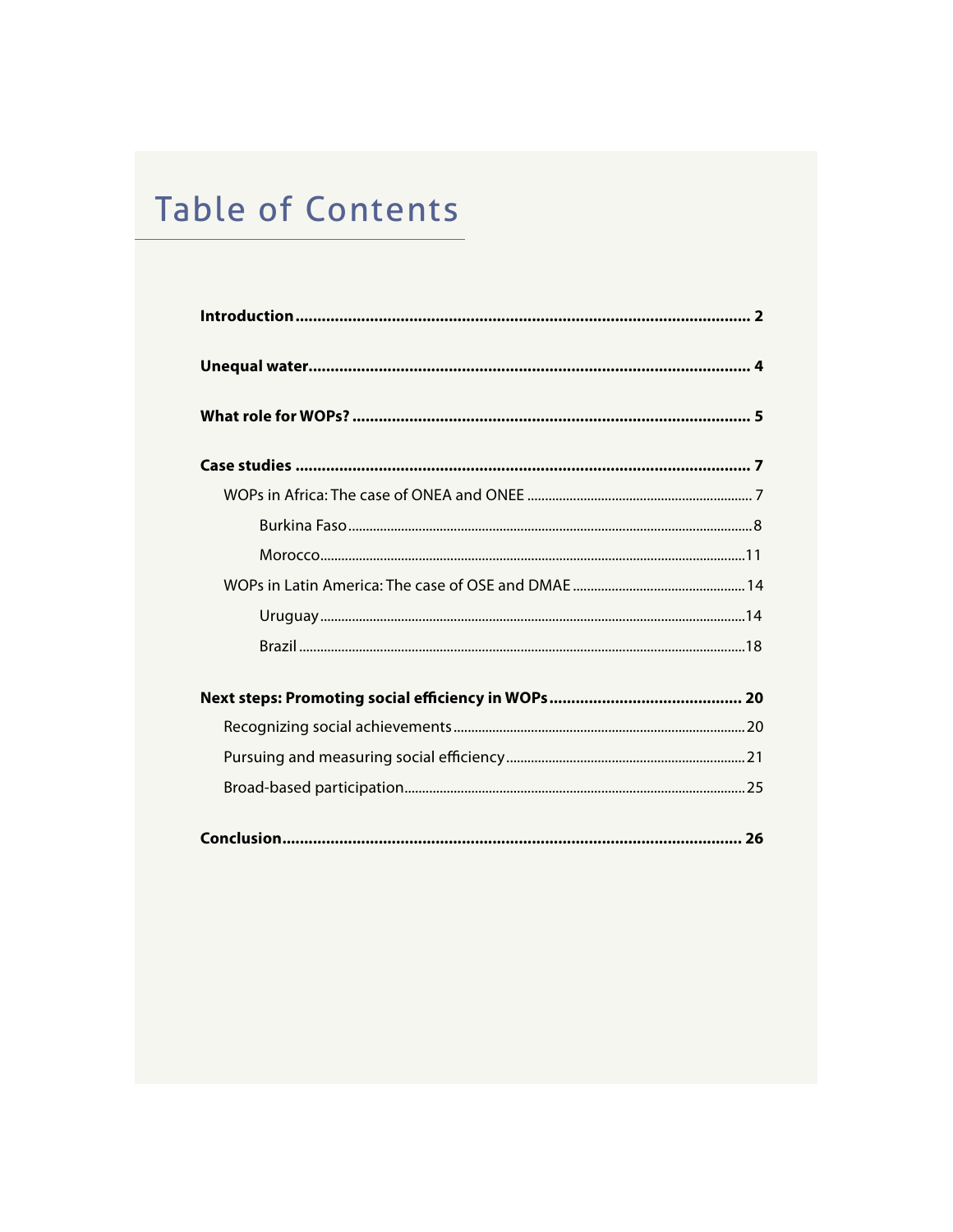### Introduction

Measuring and comparing the performance of water operators is a relatively new phenomenon. Benchmarking, as this practice is called, was first popularized in the private sector in the 1970s and adopted by the public sector in the 1990s. It is now widespread in water services, with most water operators around the world using some form of standardized performance evaluation.

Much of this benchmarking is concerned with improving 'efficiency' (broadly defined as the ability to obtain the greatest benefit out of available resources), but with an overwhelming focus on financial and technical indicators (Boelens and Vos 2012; McDonald 2014). This is an important and understandable focus: without efficient operational processes and the wise use of finances it can be difficult to improve and expand water services, especially for the poor. Benchmarking can help water operators track their performance over time and compare themselves across jurisdictions, potentially leading to the emergence of 'best practices'.

But what happens if too much emphasis is placed on technical and financial efficiency? We argue in this paper that much of the benchmarking that takes place in the water sector today marginalizes indicators such as equity and affordability, making it difficult for water operators to pursue broader social, political and environmental objectives.

As an alternative we introduce the concept of 'social efficiency' to widen the scope of performance evaluation in water utilities. This revised form of benchmarking takes questions of finance seriously while at the same time adjusting the way performance is measured and adding new evaluation criteria that emphasize equity and promote 'publicness'.

With this revised performance framework utilities can be judged by the impact they have on public welfare more broadly (Spronk 2010). The more a water operator contributes to the well-being of citizens by improving health outcomes, equitable access and affordability, the more socially efficient it is. Such results do not necessarily require lean management, financial surpluses or the best technology. A plan to address inequality, a strong commitment to worker health and safety, and good intergovernmental coordination may have more impact on improving overall utility efficiency than a narrow focus on non-revenue water or maintenance costs.

This alternative form of performance evaluation is relevant to Water Operators' Partnerships (WOPs) in particular for several reasons. First, most WOP participants use benchmarking systems, and much of the priority setting in WOP agreements has been driven by technical and financial performance criteria, such as reducing losses on non-revenue water. Second, the Global Water Operators' Partnerships Alliance (GWOPA) was mandated with improving social outcomes, making alternative benchmarking frameworks essential to advancing equity-oriented forms of knowledge transfer (while still contributing to technical and financial efficiency). Third, many WOP participants already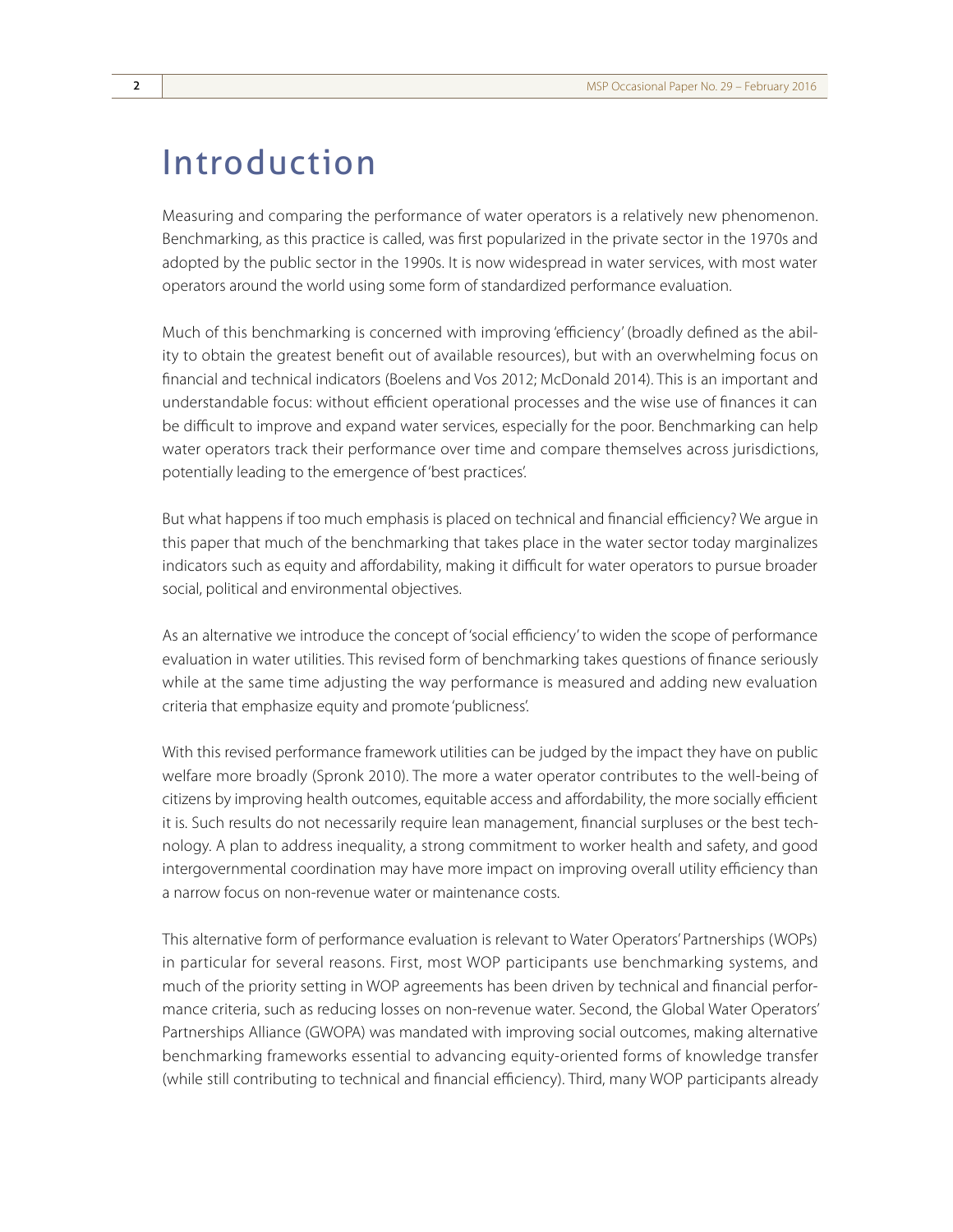take questions of social efficiency seriously, and have made it an important part of their operations at home (if not in name, at least in practice).

WOPs could therefore serve as an excellent platform for experimentation with new forms of performance evaluation. In fact, promoting social efficiency could be the most important contribution the GWOPA makes to knowledge transfer in the water sector, given the relatively small budgets it can leverage. WOPs may be the proverbial drop in the bucket when it comes to improving water and sanitation services around the world, but they could be a significant 'social' drop in that bucket.

We begin the paper with a reminder of growing water inequalities in the South, underscoring the need for improved methodological tools for evaluating equity, quality and sustainability. We then briefly review the history of GWOPA and its mission of "provid[ing] a better service to more people, especially the poor" (2013a, 10).

The main body of the report is an examination of two WOPs – one in Africa, one in Latin America. The African partnership is between Morocco's *Office National de l'Électricité et de l'Eau Potable* (ONEE) and Burkina Faso's *Office National de l'Eau et de l'Assainissement* (ONEA). The partnership in Latin America is between Uruguay's *Obras Sanitarias del Estado* (OSE) and Porto Alegre's *Departamento Municipal de Água e Esgotos* (DMAE) in Brazil. These cases were chosen because they involve utilities that have demonstrated excellent performance relative to their regional peers (using mainstream benchmarking indicators) while at the same time effectively pursuing social mandates at home.

The research shows that both of these partnerships reflect the general trend of prioritizing technical and financial efficiency. Despite having innovative social programs at home, neither WOP has formal pro-poor objectives or evaluation mechanisms to assess social outcomes, highlighting the untapped potential for knowledge sharing on this type of expertise. Platforms such as GWOPA could provide the necessary guidance and incentives to match water operators interested in pro-poor initiatives and prioritize social efficiency in partnership activities.

Finally, we offer a series of recommendations. First, public operators need to recognize and promote their own social achievements; GWOPA should work to identify water operators with social expertise and seek to match them with suitable partners. Second, concerted efforts to design, implement and evaluate projects with explicit pro-poor goals are also called for, which will require new tools to measure performance on social indicators. And third, GWOPA should encourage broad-based discussion among stakeholders, including workers and citizens, in the development of such alternative benchmarking systems. These will not be easy changes to make, but they provide opportunities to better engage with water operators on matters of social objectives and to advance GWOPA's mandate of poverty alleviation. Pilot projects that focus on social indicators could contribute to expanding performance evaluation techniques and to developing new ways of matching the knowledge-sharing needs and capacities of public water operators based on pro-poor goals.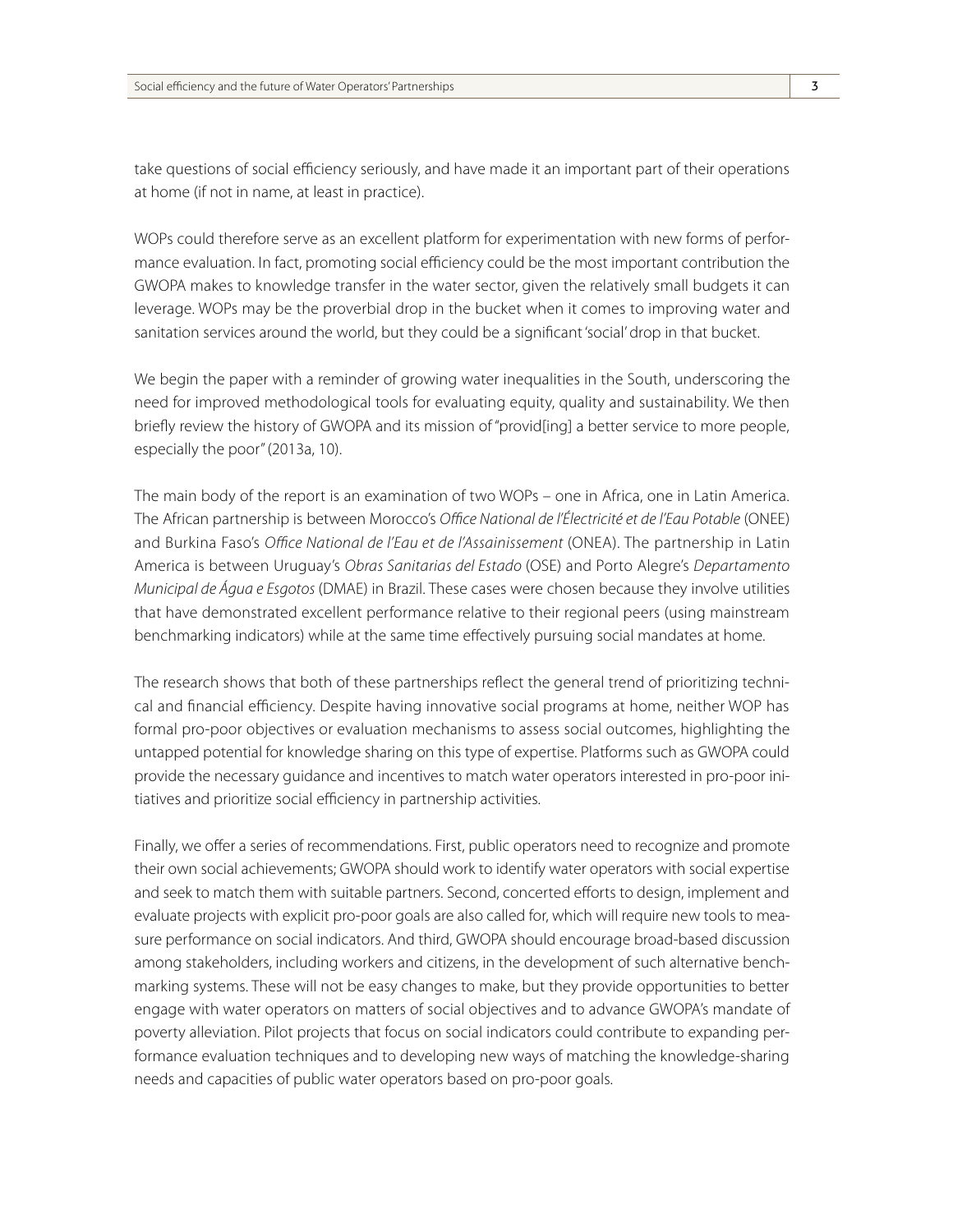### Unequal water

Water access targets set by the Millennium Development Goals (MDGs) were met in 2012 when it was reported that 89% of the global population were using an improved source of drinking water. Nonetheless, "[s]harp geographic, sociocultural and economic inequalities in access persist and sometimes have increased" (WHO and UNICEF 2014, 7). Indeed, global coverage figures hide persistent obstacles in least developed countries, where 37% of the population remained water-deprived in 2010 (Boussichas, Coudert and Gillot 2013, 41).

Important inequalities exist within countries as well, with city slums and rural areas trailing behind or seeing deteriorating access (WWAP 2015, 43). As a result, methodologies used to assess progress on the MDGs have attracted wide criticism (Coalition Eau 2014). Significantly lower coverage rates for marginalized groups are rarely accounted for in national statistics due to the MDG indicators' focus on 'aggregate outcomes' (Baron 2015; UN-Water 2013).

Further, the MDGs' sectoral focus was said to contradict the integrated approach essential for sustainable development and poverty reduction (Baron 2015; WWAP 2015). Hence, negotiations on the post-2015 development agenda took a more systemic approach, proposing a dedicated Sustainable Development Goal (SDG) for universal access to water and sanitation by 2030 and related targets on water quality, efficient use, protection of ecosystems, etc (UN-Water 2014). Interlinkages with issues such as food, energy, education, health and gender, and even peace and security, are also explicitly recognized (Baron 2015). In this regard, methodological challenges in measuring improvements have been brought to the fore (UN-Water 2015), making our discussion of social indicators in this paper all the more timely.

UN member states adopted the SDGs in September 2015, but the jury is still out on their potential to bring about real change. Given the importance of water and sanitation for development it is imperative to better understand the role that water operators have played in extending and improving services, and how their cooperation in WOPs may better advance these goals in the future.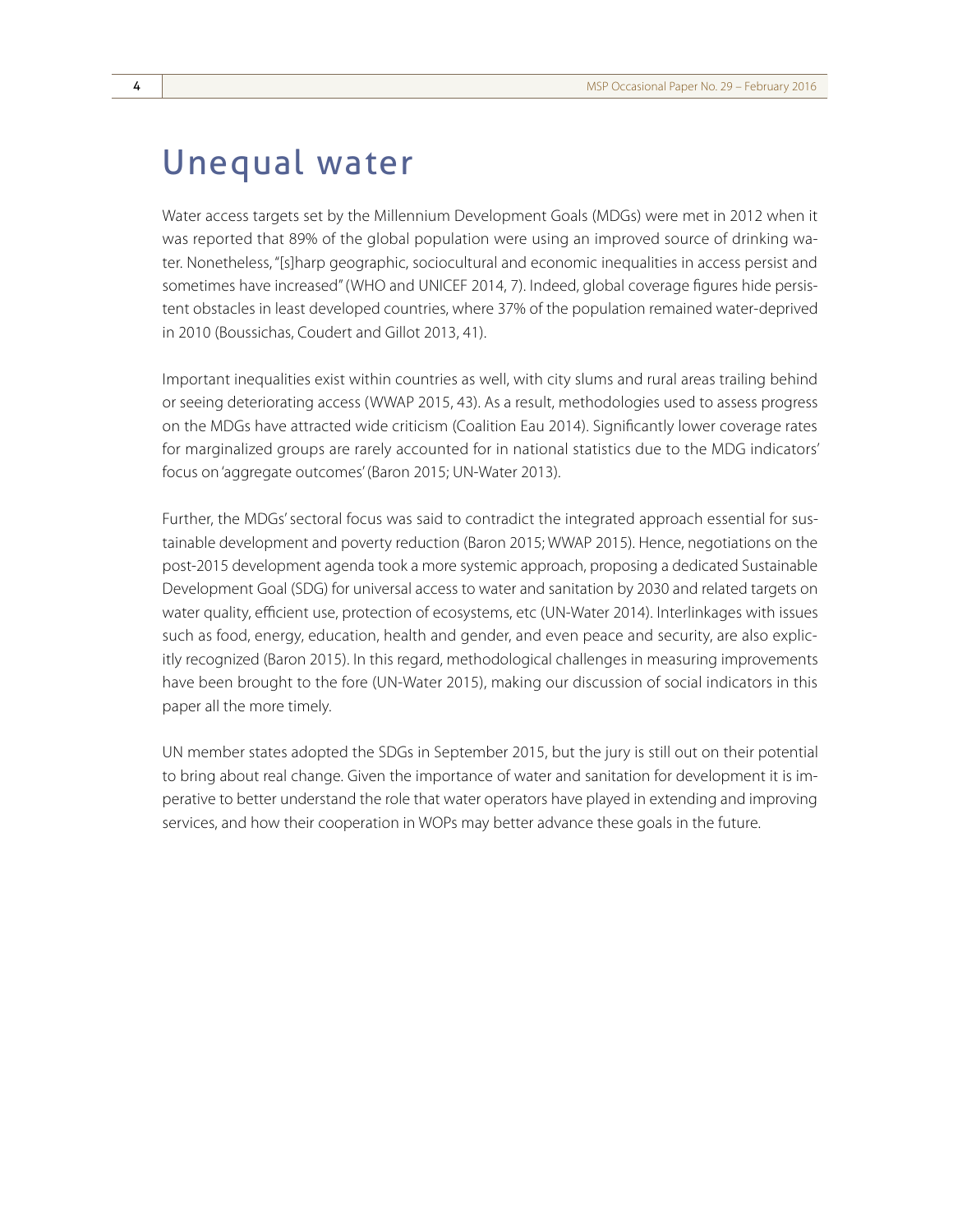# What role for WOPs?

In March 2006, the United Nations Secretary General's Advisory Board on Water and Sanitation presented the Hashimoto Action Plan, launching WOPs as one way to accelerate progress on the MDGs. Recognizing the key role of publicly owned and managed water operators worldwide it was hoped that a "structured programme of cooperation...based on mutual support and on a not-forprofit basis" would help improve water services for the neediest (UNSGAB 2006, 3). UN-Habitat took the lead in supporting this initiative, and in January 2009 the Global Water Operators' Partnerships Alliance (GWOPA) was established with a general assembly and an international steering committee to advise a secretariat, which would coordinate all activities.

A WOP is defined as "a peer-support exchange between two or more water or sanitation operators, carried out on a not-for-profit basis with the objective of strengthening capacity, enhancing performance and enabling the water operator to provide a better service to more people, especially the poor" (GWOPA 2013a, 10). All GWOPA members agree to adhere to a set of guiding principles and a code of conduct in partnerships, based on values of solidarity, inclusiveness and transparency.1 Steering committee members are elected from public and private water operators as well as labour unions and other civil society organizations, while financial partners are considered permanent members as long as they remain active within the alliance (e.g. development banks and bilateral aid agencies).

GWOPA's discourse has remained in line with Hashimoto's original intent. The current five-year strategy stresses that the main goal of WOPs is to help partners achieve universal access to sustainable, high-quality water and sanitation services, with continued focus on supporting public operators as *mentees*, although private sector utilities can act as *mentors*, on a not-for-profit basis (GWOPA 2013a). Alliance members assembled at its 2014 global congress were reminded that "WOPs make the greatest contribution through capacity enhancement, while helping to catalyse the change required to increase access to the poor" (GWOPA 2014, 6).

GWOPA strategies prioritize "processes that will result in *increased efficiency*, leading to greater financial sustainability and the eventual ability to improve and extend services" (GWOPA 2013a, 10, emphasis added). The objective here is to advance a broad range of performance objectives, but the promotion of technical efficiency and financial sustainability leaves unquestioned the assumption that operational upgrades and fiscal prudence will necessarily enhance social outcomes. Who are the target beneficiaries of these improvements exactly? In what ways will social impacts be monitored and measured? How will knowledge on the efficiency–equity nexus be transferred? There are no formal mechanisms within the GWOPA framework for such evaluations, beyond an admirable, but vague, commitment to focusing on "transfer of expertise around pro-poor service delivery, extension into informal settlements, fair tariff setting, and so on" (GWOPA 2013a, 10).

Case studies released by GWOPA to date<sup>2</sup> have documented knowledge transfer between water operators in the following areas: training personnel in the use of new technologies and specialized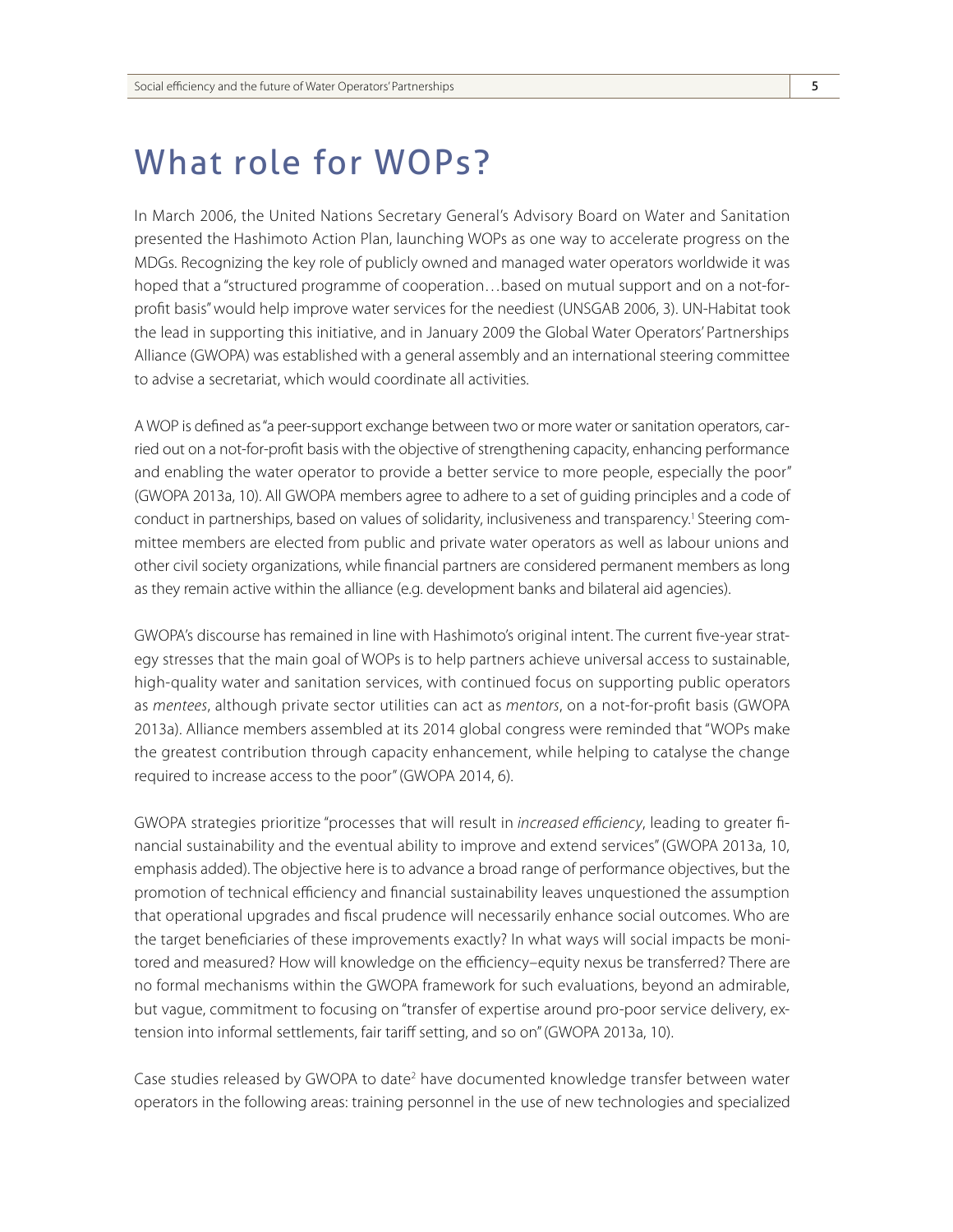equipment (e.g. metering, treatment, IT systems and GIS), improving operational planning (e.g. reducing non-revenue water, managing assets) and streamlining management (e.g. billing, revenue collection, human resources). Demonstrated impacts for target populations are the exception, while engineering and technical achievements improving utility capacity and new management tools boosting financial performance are touted as proof of 'success' because those were the formulated goals. As a case in point, WOPs have routinely included objectives linked with obtaining International Standardization Organization (ISO) certifications, but with no clear articulation of how these might benefit the poor or how progress on this front would be monitored.

Part of the problem appears to be the way that WOPs are financed and decentralized regionally. Multilateral and regional development banks have the greatest organizational capacity and resources to influence the objectives of water operators' exchanges, resulting in the disproportionate promotion of efficiency-focused benchmarking. By way of example, WOP-Africa was created in 2007 and managed by the African Water Association and the International Water Association (IWA – East Africa), with support from GWOPA, the World Bank and later from the African Development Bank and USAID. The first round of WOP-Africa partnerships centred on Performance Improvement Plans<sup>3</sup> in customer service, and financial and technical performance (GWOPA 2010). A study of the program highlighted worsening coverage rates and urged utilities "to extend services to the urban poor" (WSP et al 2011, 4). Yet, one of the measurement tools promoted in the same report, the Municipal Benchmarking Initiative for Water Services,<sup>4</sup> makes no mention of equity, pro-poor strategies or how to evaluate whether there has been adequate coverage extension to low-income households. Years later WOP-Africa activities continue to focus on similar financial benchmarking goals (e.g. Benin, Mauritania, Nigeria in 2014), although there have been recent efforts to introduce guidelines that encourage utilities to look at social components of their work as well (GWOPA and OFID 2014).

Similar trends can be observed in Latin America. Launched in 2007, the WOP-LAC platform was coordinated and financed by the Inter-American Development Bank (IDB). The first round of partnerships covered a range of areas including energy efficiency, water loss reduction, e-procurement, asset management and customer-oriented service, all related to key benchmarking indicators that had no explicitly stated links to pro-poor mandates. According to Terhorst (2012, 4), these WOPs "appear as a tool by which the IDB promotes its own policy agenda and fosters pre-existing projects." The regional platform was later transferred to the Latin American Association of Water and Sanitation Operators (ALOAS) in 2012, addressing this kind of criticism, but concrete pro-poor objectives have yet to materialize within WOPs in the region.

In sum, the widespread reliance on measurement tools with a focus on financial and technical indicators, with few if any links to pro-poor objectives, seems ill-suited to the social objectives of WOPs and the needs of many water operators. In 2011, GWOPA congress participants were already warning that "there is no systematic linkage between efficiency and equitable access" (GWOPA 2011, 12). Therefore, there is much work to be done on integrating a social component to WOP activities to ensure that efficiency goals lead to improvements for underserved populations.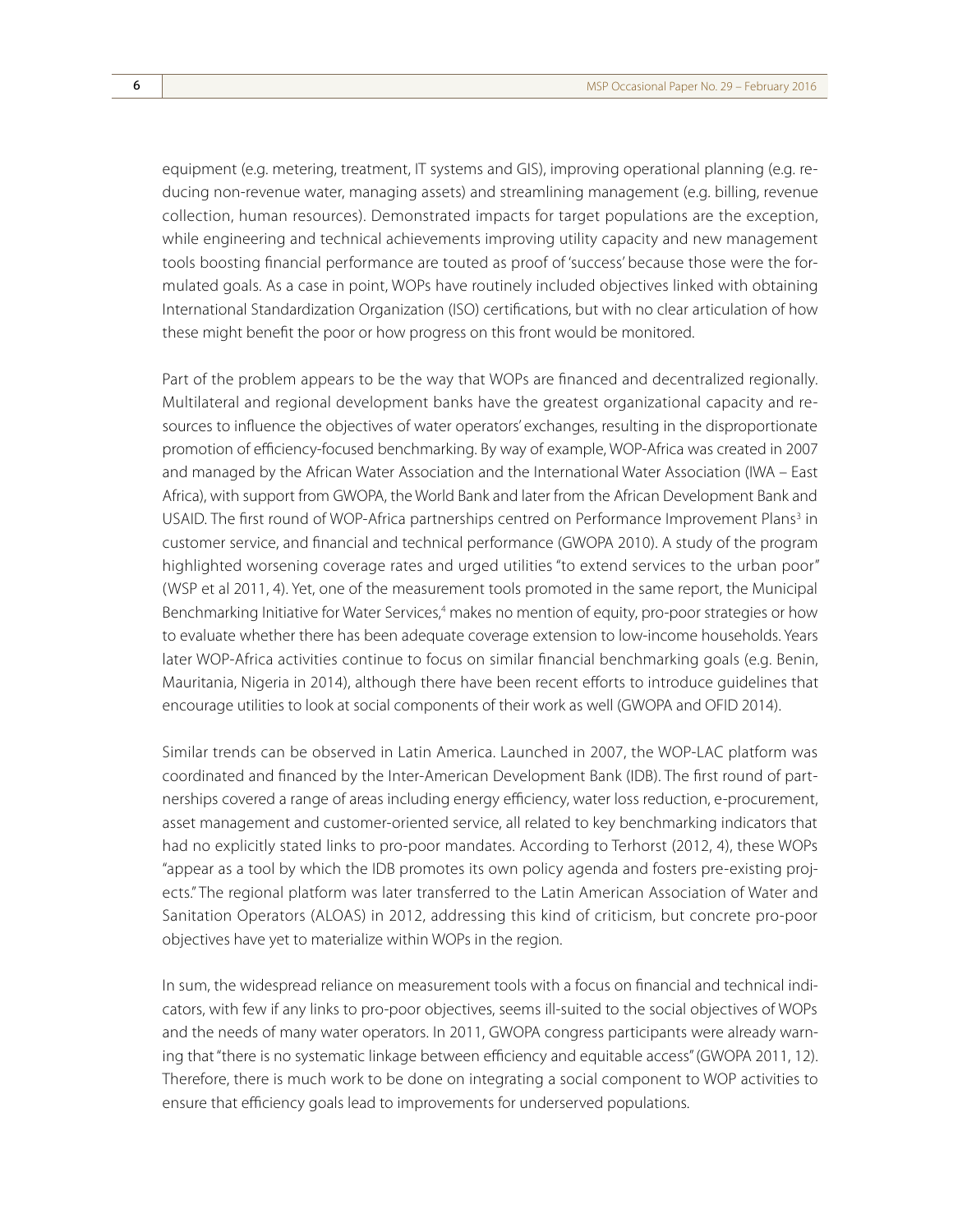### Case studies

Given this background, the purpose of our research was to investigate how WOP partners are measuring efficiency improvements in practice, and whether these indicators are appropriate for advancing social development. We selected two South-South WOPs. One was between Burkina Faso's ONEA and Morocco's ONEE; the other between Uruguay's OSE and Porto Alegre's DMAE in Brazil. ONEE and OSE are active members within GWOPA, and ONEA has been involved in many WOP-Africa projects.

These partnerships were chosen in part because their agreements are typical of WOP activities, with a focus on metering, water treatment technology, laboratory analyses and resource management. The ONEA-ONEE partnership is the most formalized, including an external donor (Islamic Development Bank), while the OSE-DMAE case illustrates the potential for more independent, horizontal WOPs in contexts where combined technical capacity is greater and financial resources are available, albeit limited.

For each WOP, we conducted a general background study of each water operator, reviewed partnership objectives as set out in the formal agreements, examined concrete knowledge transfer activities and evaluation methods, and documented innovative social practices to highlight the potential for knowledge sharing on different types of 'social' expertise. Four researchers with prior knowledge of the utilities took part in separate week-long field visits, conducting one-on-one interviews with participating staff and key managers using a common semi-structured questionnaire. Several focus group discussions were held as well. We also interviewed GWOPA coordinators to get a better sense of the international funding context for these WOPs.

### **WOPs in Africa: The case of ONEA and ONEE**

Africa's urban population is expected to double over the next 20 years and demand for water will more than triple (GWOPA 2014, 41), particularly affecting urban 'slums' where planning is weak. A regional comparison of water operators warned that "fewer than 20 percent of utilities had propoor strategies" (WSP et al 2011, 11) while "urban water security is at risk because of increasing pressure on water resources, poor or no wastewater management and exposure to extreme events" (African Union 2014). In this context the Islamic Development Bank is facilitating a water operator partnership focusing on water quality between Burkina Faso's national provider for urban water and sanitation services, ONEA, and Morocco's national water, sanitation and electricity public utility, ONEE (BiD, AMCI and ONEA 2015).

Acting as a 'mentor', ONEE is building on experience as a 'mentee' with numerous partners from the North as well as other South-South initiatives with African and Middle Eastern partners (Cameroon, Jordan, Lebanon, Mali, Mauritania, Palestine, Senegal, Sudan and Tunisia). ONEE has had the capacity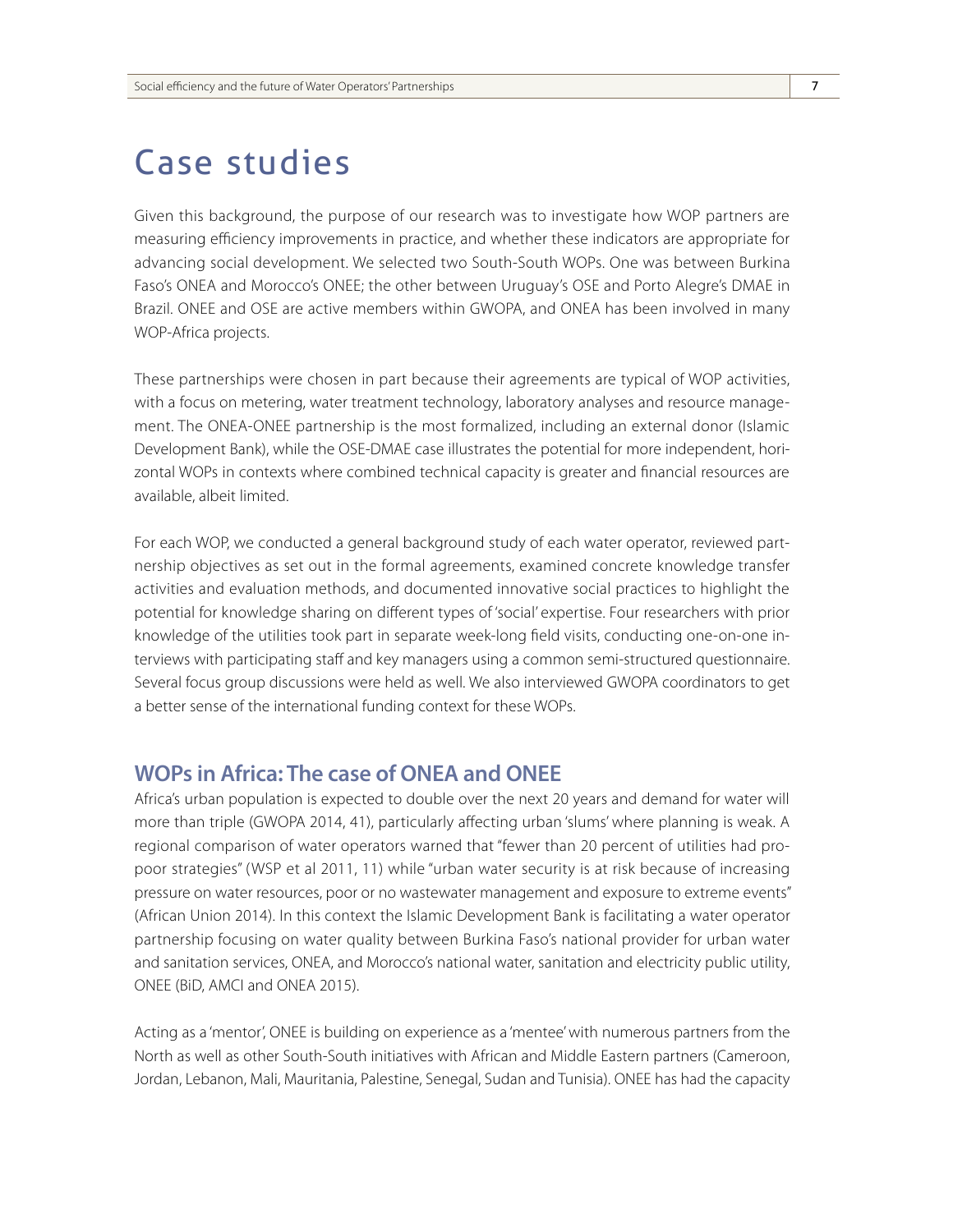to manage a great number of partnerships over the past 15 years thanks to the dynamic capacitybuilding role played by its own International Water and Sanitation Institute (IEA), which dedicates roughly a third of its budget to regional training.

ONEA is also emerging as a leader in WOPs in the region, having signed agreements to act as a mentor with Benin, Togo, Guinea and Chad over the last four years. The fact that the former executive director of Burkina Faso's water utility was (and remains) vice-president of the African Water Association (AfWA) helped to raise its visibility. ONEA's key role in promoting partnerships in the region was also recognized at a March 2015 Abidjan workshop where it was asked to present a survey of WOP-Africa activities to date.

During our field interviews, it was repeatedly explained that most WOPs in the region emerge from pre-existing working relationships built through AfWA and constitute an "institutionalization" of this collaboration. Such was the history of the Burkina Faso–Morocco twinning: throughout the 2000s ONEA staff were trained in Rabat and frequently met with their ONEE peers at AfWA events. The idea for a formal, longer term partnership emerged in 2013 when the Islamic Development Bank asked ONEE if it would partner with a sub-Saharan country, and the Moroccan operator suggested Burkina Faso's water utility.

#### Burkina Faso

According to the latest statistics, Burkina Faso achieved its MDG targets for drinking water in urban areas in 2014, with an access rate of 87% (64.1% in rural areas; MAHRH 2015). These figures represent a considerable achievement considering that Burkina Faso falls into the Least Developed Countries category, even though the methodology behind the indicators remains in dispute (Coalition Eau 2014). This success has made ONEA a leader in the region's water sector and has attracted many donors, as well as leading to the creation of several WOPs to showcase its expertise.

As a Sudano-Sahelian country, Burkina Faso is faced with constraints in terms of availability of water resources, notably in the central plateau where the capital, Ouagadougou, is located. With a population of 2.3 million people, the city is experiencing one of the largest urban growth rates in West Africa (roughly 7%, Artelia 2013). Urban sprawl is linked to the development of informal settlements where access to basic services is especially problematic (up to 35% of city residents according to some studies, see Boyer 2010).

ONEA is responsible for the production, treatment and distribution of water, as well as the sanitation component in towns of over 10,000 inhabitants, but only where they anticipate being able to cover their operational and maintenance costs. This cost recovery requirement explains why many informal settlements were not serviced until recently.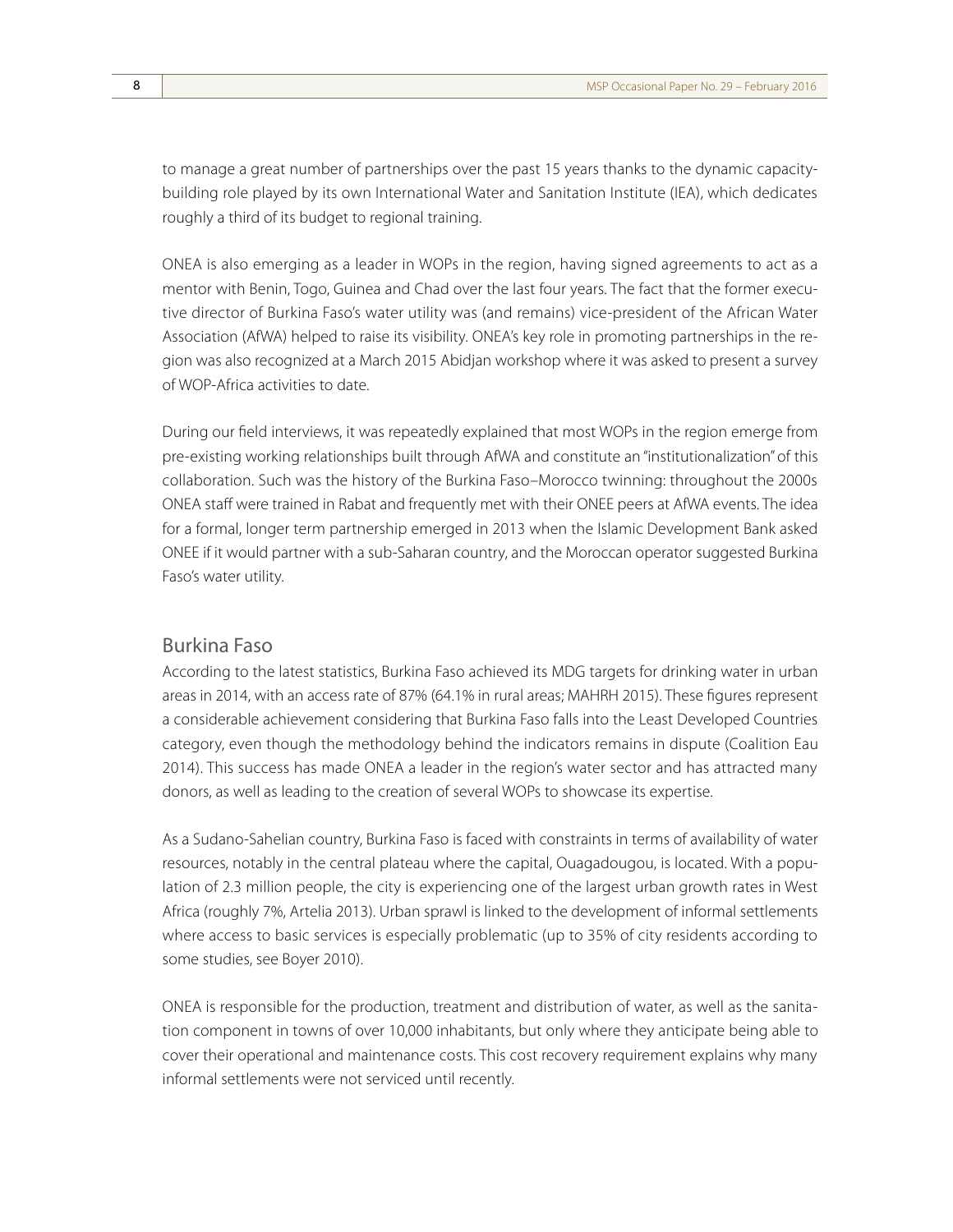#### *Technical and managerial efficiency as drivers of partnerships*

It is in this context that the WOP was launched with ONEE, with a focus on improving raw water quality in catchment areas. A "diagnosis visit" was conducted by ONEE in April 2013, leading to a joint assessment of needs. A two-year work plan was developed and approved by all partners in January 2014. The Islamic Development Bank, ONEE and ONEA each committed roughly one third of the budget, for a total of US\$939,000. The framework agreement was signed in January 2015 – although one interviewee noted that funds had not been transferred yet. These delays did not prevent ONEA from investing time in partnership activities and resources for the purchase of materials, given the high level of trust between the utilities.

The WOP Action Plan's first objective – the most important according to our interviewees – is to improve the quality of water in the Ziga and Loumbila dams by reducing eutrophication, which manifests in algae blooms. As early as 2005, ONEA environmentalists "had noticed this problem in the dams, due mainly to market gardening and silting," according to one interviewee. The Action Plan aims to "reduce the cost of treatment" and improve "watershed management related to the dams." There is no formal social goal associated with these cost reductions, but interviewees did informally link these activities to their aim of keeping the costs of water down, especially for the poor.<sup>5</sup>

It is also noteworthy that the Action Plan only lists "taste and smell," "dissolved oxygen" and "algae concentration rates" as performance indicators, and does not actually provide tools to monitor the broader environmental impact of WOP activities or their effect on farmers living in the area. This flaw in the WOP's social and environmental monitoring mechanisms could be explained in part by the view raised during our interviews that these partnerships, in general, constitute an "accompanying mechanism in terms of *means*." Consequently, what are perceived as "results" can be limited to the purchase of equipment, such as rubber boats and sampling instruments, as we discovered during our visit to the Ziga laboratory in June 2015. This may also reflect the pitfalls of a WOP approach that involves very few social actors, leaving 'experts' to select performance indicators and outcomes.

A second objective of the WOP Action Plan is to "optimize" the operation of water treatment plants serving Ouagadougou – although it appeared less important to the WOP from our interviewees' standpoint. The desired impact is "improved consumer satisfaction" but, as with the first objective, it is unclear how "turbidity" and "saturation index" indices will account for the quality of service in a context of concerns with availability and "increasing needs in terms of water volume" (ONEE 2013).

The third objective of the Action Plan is "upgrading water quality control at the central laboratory" to ensure efficient use of equipment and to put in place a better quality assurance system required for ISO 17025 certification. Many at ONEA were keen to meet these international standards, but it was not clear how ISO certification would help meet the needs of the local population, especially the poor. Lastly, the fourth objective of the Action Plan is about "improving the monitoring of water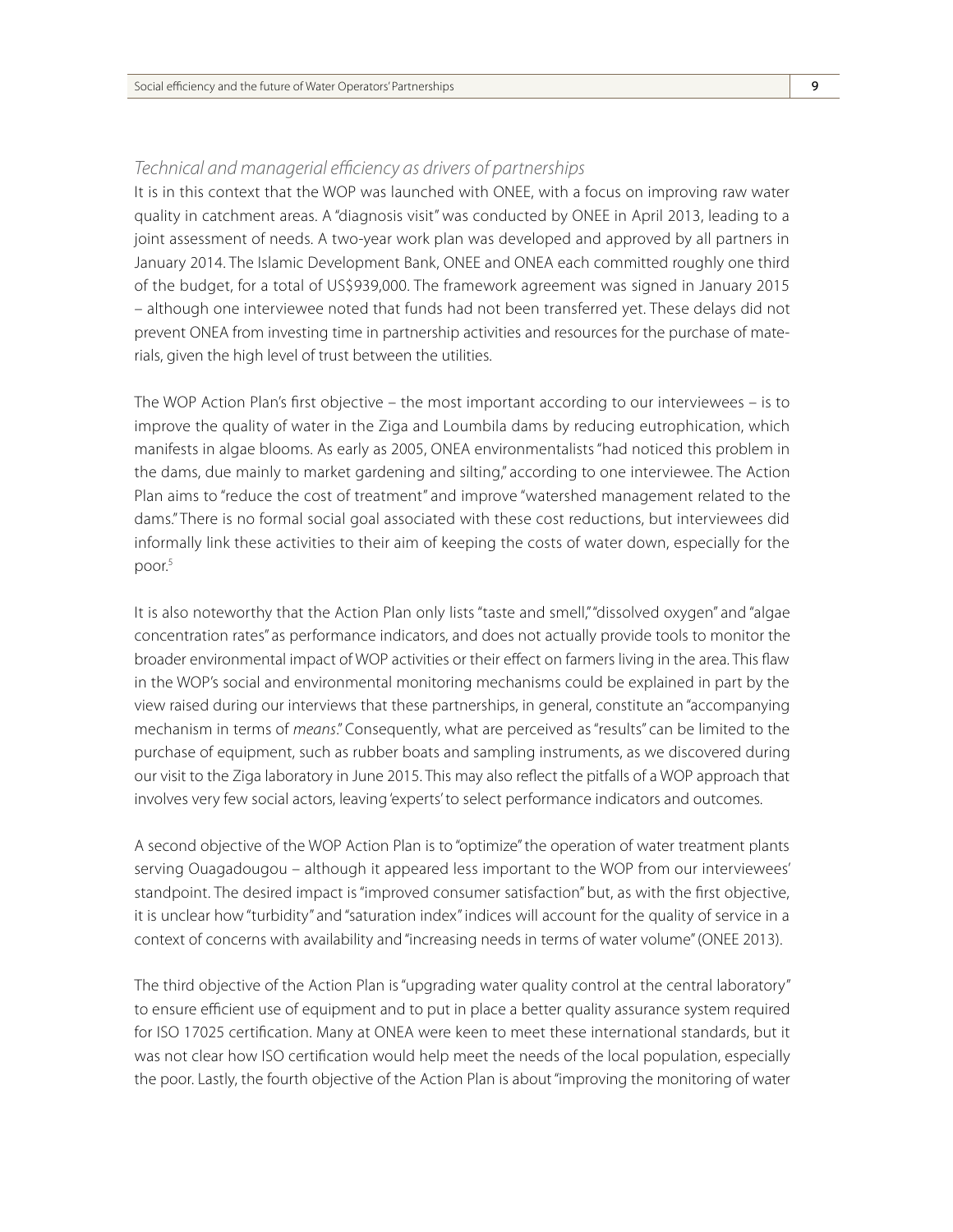quality at the distribution network level," a task that was not mentioned as a key element during interviews despite it being the most directly related to user satisfaction.

In sum, our interviews revealed that the WOP objectives have not adequately highlighted social and environmental questions, a weakness reflected in the choice of indicators used to measure their impact. This is despite an internal commitment to socially responsible water service improvements, and the ability of many interviewees to explain the links between WOP activities and ONEA's social mission.

During our fieldwork, most interviewees linked the concept of efficiency to technical and financial performance, referring to the more than 30 indicators published every year by ONEA under its performance contract with the state. In particular, low levels of non-revenue water (16.5% in 2013), staff productivity (3.4 employees per 1,000 customers in 2013) and high cost-recovery rates (about 98% for private customers and standpipes in 2013) are the pride of its managers (Baron 2014a, 13). These indicators also largely reflect the expertise delivered through other ongoing WOPs (e.g. in Chad and Togo).

As Baron (2014a, 2) has demonstrated, the performance indicators measured by ONEA "pay marginal attention to indicators of poverty reduction and water access rates by the poorest, though it is repeatedly raised as a concern in speeches" and tackled to some extent through the existing propoor policy. Moreover, no indicator explicitly takes into account aspects relating to health and the environment, or to gender dimensions of water services (Ballance and Trémolet 2005).

According to an ONEA employee closely involved in partnerships, the limited resources allocated to WOPs, both in terms of time and budgets, could explain why the world of possibilities has narrowed over time. He recalled that, at the inception of the WOP process, the list of issues to be addressed was indeed very long but operators gradually focused on their areas of expertise: "While originally WOPs encompassed a wide range of issues that could be related to the environment, etcetera, it soon became necessary for operators to focus on improving their results and thus on performance indicators for water, sanitation and management."

#### *Social inclusion at the heart of the Ziga dam project*

Ironically, the pro-poor policies being developed within ONEA, as well as its environmental expertise, are barely considered in WOPs, even though they constitute "added value" in the West African context. Of particular note here are the steps that ONEA has taken to ensure the social sustainability of infrastructure at the Ziga dam by establishing the Alliance of Management Groups in 2002. According to respondents, ONEA recognized the need for a credible interlocutor on-site and this innovative participatory mechanism was developed to maintain dialogue with diverse representatives from the 16 surrounding villages that had to be evicted and compensated for the dam's construction. The Alliance was based on a "self-policing framework" (ONEA 2013).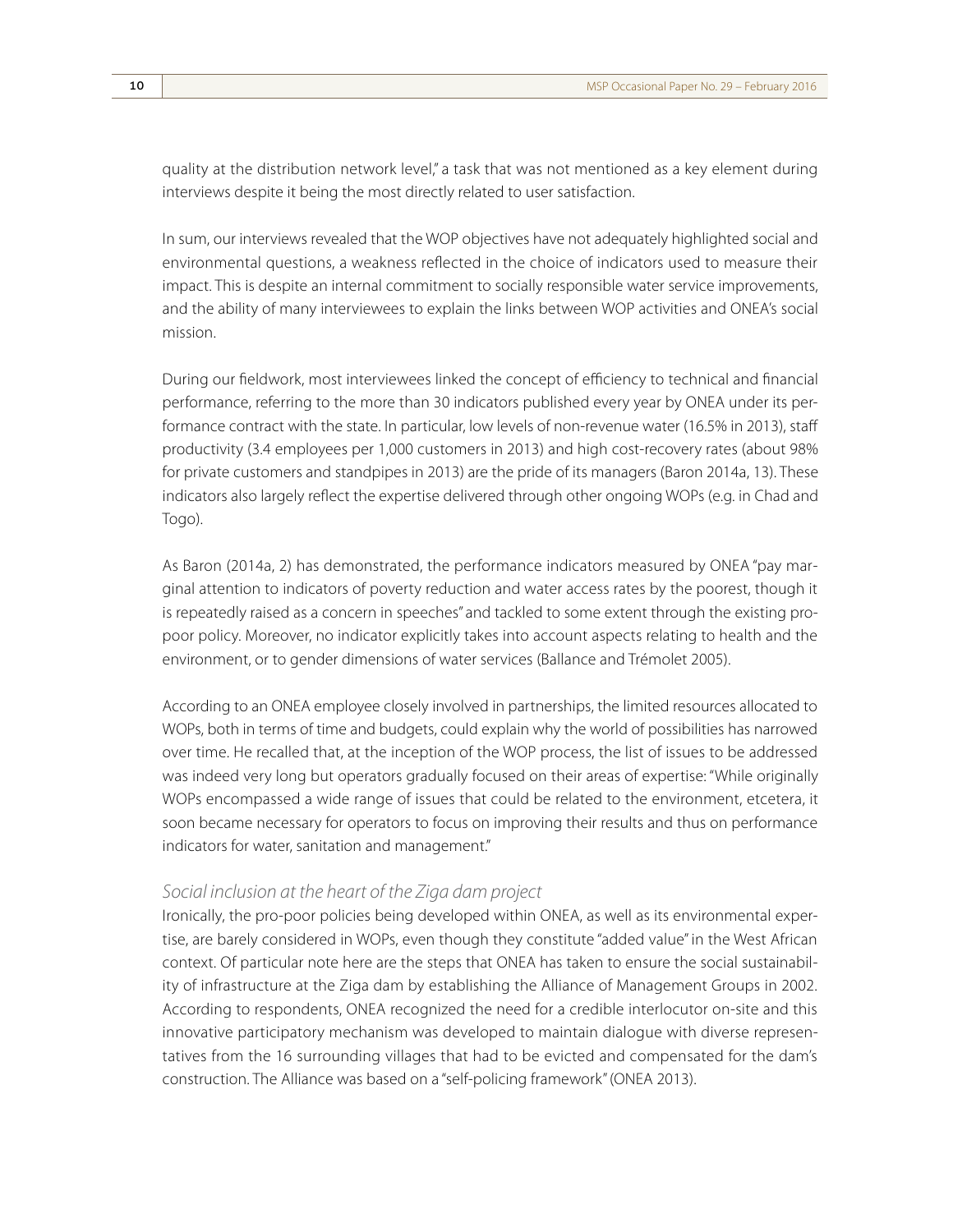However, farmers coming from nearby provinces have gradually reoccupied the site, attracted by "the permanent availability of water in the Ziga dam basin and the chance to grow off-season crops" (ONEA 2013), even though the frequent turning of the soil for vegetable cultivation along the banks and the use of fertilizers and pesticides are harmful to the environment. Consequently, in 2013, a new agreement was developed between ONEA and the Alliance to set up regular meetings with all of the regional representatives involved (one interviewee pointed out that many informal meetings are also held in the field between farmers and ONEA staff ).

From an environmental standpoint, it is worth noting that an innovative reforestation policy has been established to protect the Ziga dam. Trees were chosen that are accepted by all soils and can be spread by animals, ensuring prompt reforestation of the area without human intervention after the first trees have been planted. This work, which is financed by ONEA, has been delegated to the Alliance, much like other maintenance activities in the area that generate income for the local population (e.g. construction of fish ponds for the fight against eutrophication, maintenance of the banks of the dam and the dike, plumbing activities, etc.). Likewise, ONEA, through the Ministry, authorizes fishing in specific areas thus allowing households to feed their families and generate income.

It is surprising that this type of social expertise was neither integrated into the WOP process nor mentioned spontaneously by interviewees during our field visit given the clear link with its primary objective of improving water quality and watershed management. This omission probably underscores the extent to which awareness building is necessary to allow ONEA's experts in water system operation to value existing and potential social work by the utility, especially if they want to return to the foundations of WOPs in terms of improving service for precarious populations.

#### Morocco

ONEE has been Morocco's national water and electricity utility since 2012, when the *Office National de l'Eau Potable* (ONEP, established 1972) merged with the *Office National de l'Électricité* (ONE) in order to rationalize expenditures. It has also been one of the most dynamic actors within GWOPA and a long-time promoter of South-South cooperation.

As a public entity with financial autonomy, ONEE operates on a four-year, performance-based contract negotiated with the government. The water branch takes charge of resource management nationally, production (on a quasi-monopoly basis) and distribution in some 680 municipalities, serving a total of 5 million inhabitants, mostly outside of the main urban centres. Local authorities are legally responsible for water delivery in Morocco and can decide to manage the services themselves, to delegate to private providers, to ONEE or to user associations (pS-Eau 2014). Hence, the bulk of ONEE's work is on the production side, with expertise in the quality of raw water and treatment processes – as reflected in the WOP with Burkina Faso.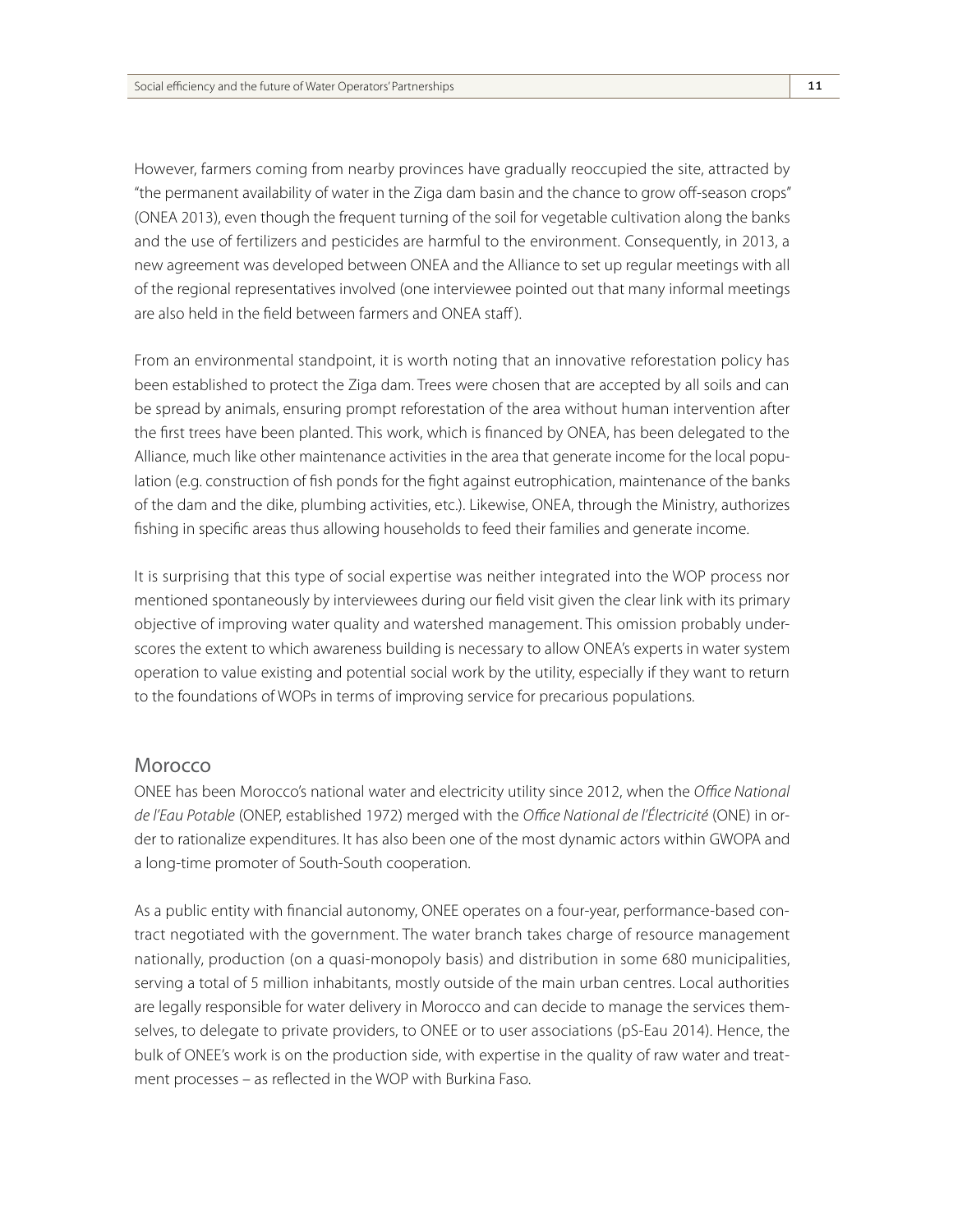#### *Universal water versus technical efficiency*

Understandings of 'efficiency' at home have guided the way WOPs are conceptualized and operationalized in the region and beyond. Based on our interviews, ONEE's decentralized structure strongly influences performance evaluation: 10 regional directorates in charge of local services report to headquarters through action plans, annual reports and quarterly updates on indicators linked to their "internal performance contract." This creates a legal obligation to meet set criteria inspired by traditional benchmarking that sometimes detract from pressing social goals. Performance on distribution is assessed based on indicators such as billing and collection ratios, non-revenue water, energy efficiency and rehabilitation of infrastructure, while "micro-metering is the basic indicator" in commercial areas. On the supply side, one interviewee explained that efficiency is measured on three key aspects: energy, quality and quantity. Increasingly, the focus is on security in the production *process* rather than only looking at output, which might explain the fixation on working toward ISO accreditations on themes such as quality assurance.

These indicators are in line with mainstream benchmarking approaches, which, according to one interviewee, reflects ONEE's "inclination to reproduce the model of the French water multinationals." Another interviewee with expertise in water quality control noted that "social considerations fall outside of the benchmarking tools" used by ONEE and that even when talking about technical performance such an approach may be misleading because "technically speaking benchmarking is often devoid of meaning as apparently contradictory data can be easily explained when visiting the site."

Some ONEE managers went as far as to say that the commercial bias of most benchmarking systems means that protection of water resources and sanitation efforts are unduly aimed at reducing treatment costs rather than fulfilling environmental and public health goals. This prioritization may help explain the paucity of indicators to account for social improvements. The fact that impact studies for infrastructure development have been outsourced for many years may also help explain the lack of more holistic environmental indicators according to two of the experts interviewed for this research.

Overall, despite the deep commitment of many staff to principles of local governance, participation and solidarity, ONEE formally evaluates efficiency largely on technical and financial terms. It is not surprising, then, that this vision has been reproduced in its WOP activities, due in part to the lack of resources for longer term planning. According to one interviewee: "We rushed into project execution mode without taking the time to think it through. We started too quickly, hoping to have an impact but we did not take into account mentees' capacity to integrate this new knowledge." Sometimes projects are "very strong technically speaking, but do not meet local needs." As noted by another expert who participated in a WOP on water safety plans: "The problem is that there is no parallel work on awareness raising, even though we know such projects must include participants with expertise in communications to have an impact."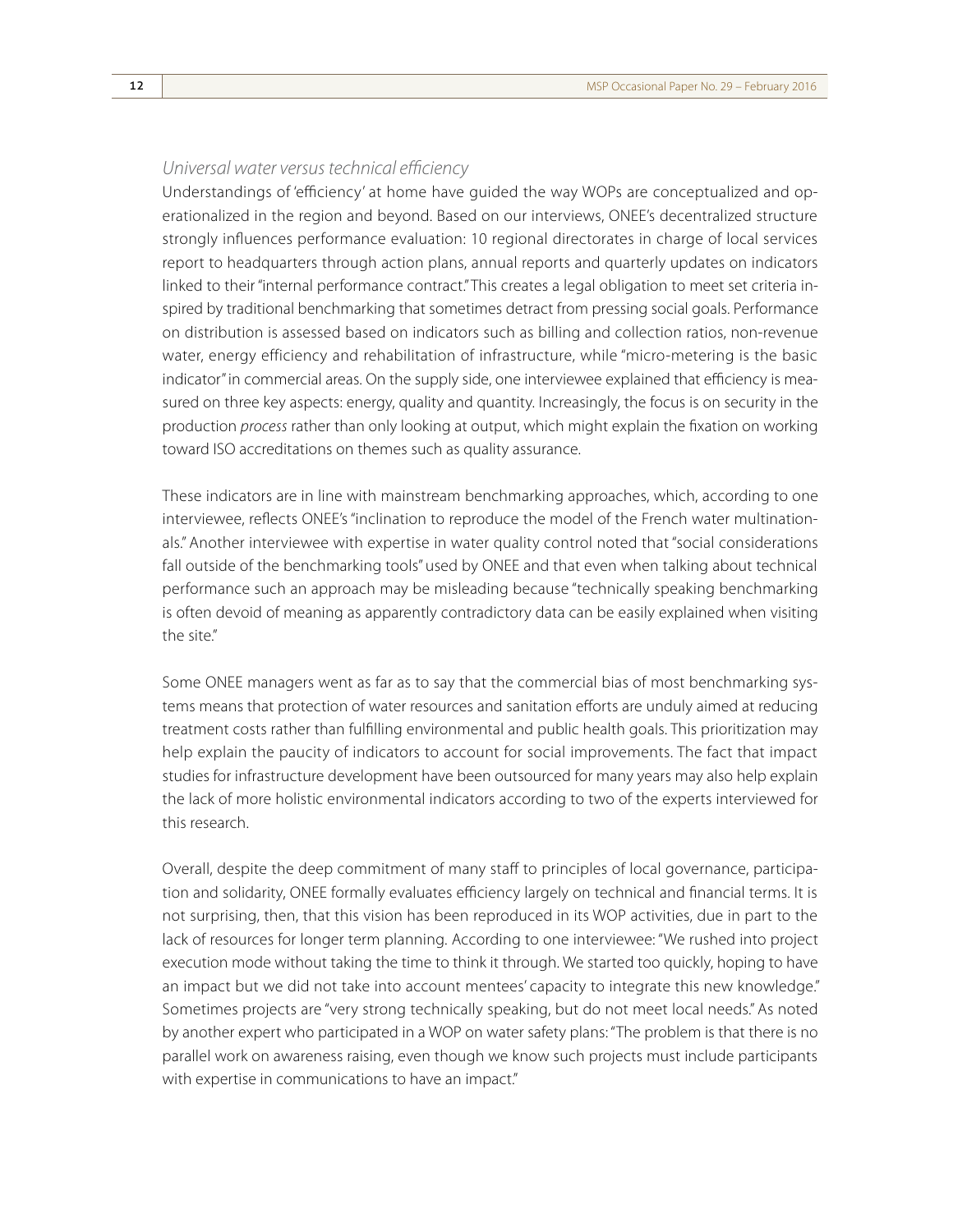#### *Bringing water and sanitation to rural areas*

If ONEE has not promoted social objectives in WOPs it is not for lack of interesting initiatives at home. There is a wealth of documentation on pro-poor activities in slums for example.<sup>6</sup> Among others, ONEE and private operators jointly implemented social connection programs to reduce reliance on standpipes in peripheral areas of Casablanca, Tangier, Marrakesh and Meknes from 2005. Nevertheless, these initiatives have been criticized for focusing on cost recovery, prioritizing those households closest to the network (De Miras 2007, 359).

ONEE's most significant role in extending water coverage has been carried out in rural areas since 1995, with major state investments to accelerate progress from 2004 (Iraki 2014). Access is now officially reported at 94% (ONEE 2014),<sup>7</sup> up from 14% in 1994. The rural extension strategy was guided by the vision of a "right to water for all citizens," the need for a participatory approach in rural communities, and a new partnership with local authorities (Iraki 2014). "Social animation" teams were mobilized to identify needs with communities, decide on service modalities (e.g. standpipe, location, etc.), guide implementation, set up management units and ensure monitoring. Public health awareness campaigns were also rolled out – a novelty in water access universalization efforts in Morocco (Iraki 2014). There was also popular education on how to save water and reduce contamination.

One interviewee criticized this approach as too "narrow," however, amounting to little more than an exercise in "preparing people to accept tariffs." Another employee felt that these campaigns were more about creating "buy-in" than genuinely aiming to raise awareness on water quality issues, often involving "technical" staff that were ill-equipped to liaise with these communities. The current rural strategy also appears unsustainable to some because technology is inappropriate for remote villages, with standpipes connected to long regional pipelines that are costly compared to wells or boreholes. "They treated rural areas like cities," commented one interviewee. In rural communities used to accessing water at no cost, or with a tradition of community management of the resource, some investments in treatment plants have proven problematic because people are unwilling or unable to pay. According to one interviewee, a better approach might have been to focus on capacity building for already existing user associations and training them on how to ensure quality water using their own installations.

Since 2012, a similar service extension drive on rural sanitation has been in the pipeline, involving multiple national actors and international funders. The success of the program will depend greatly on social communication efforts: "[it] cannot focus strictly on building infrastructure, it must first raise awareness to get people on board, take their concerns into account and make them see the health and environmental benefits of improved sanitation" (pS-Eau 2013). A communication professional from ONEE further explained that "sanitation is more complicated [than water] because people do not know its cost and value; we have to convince them to go ahead with projects."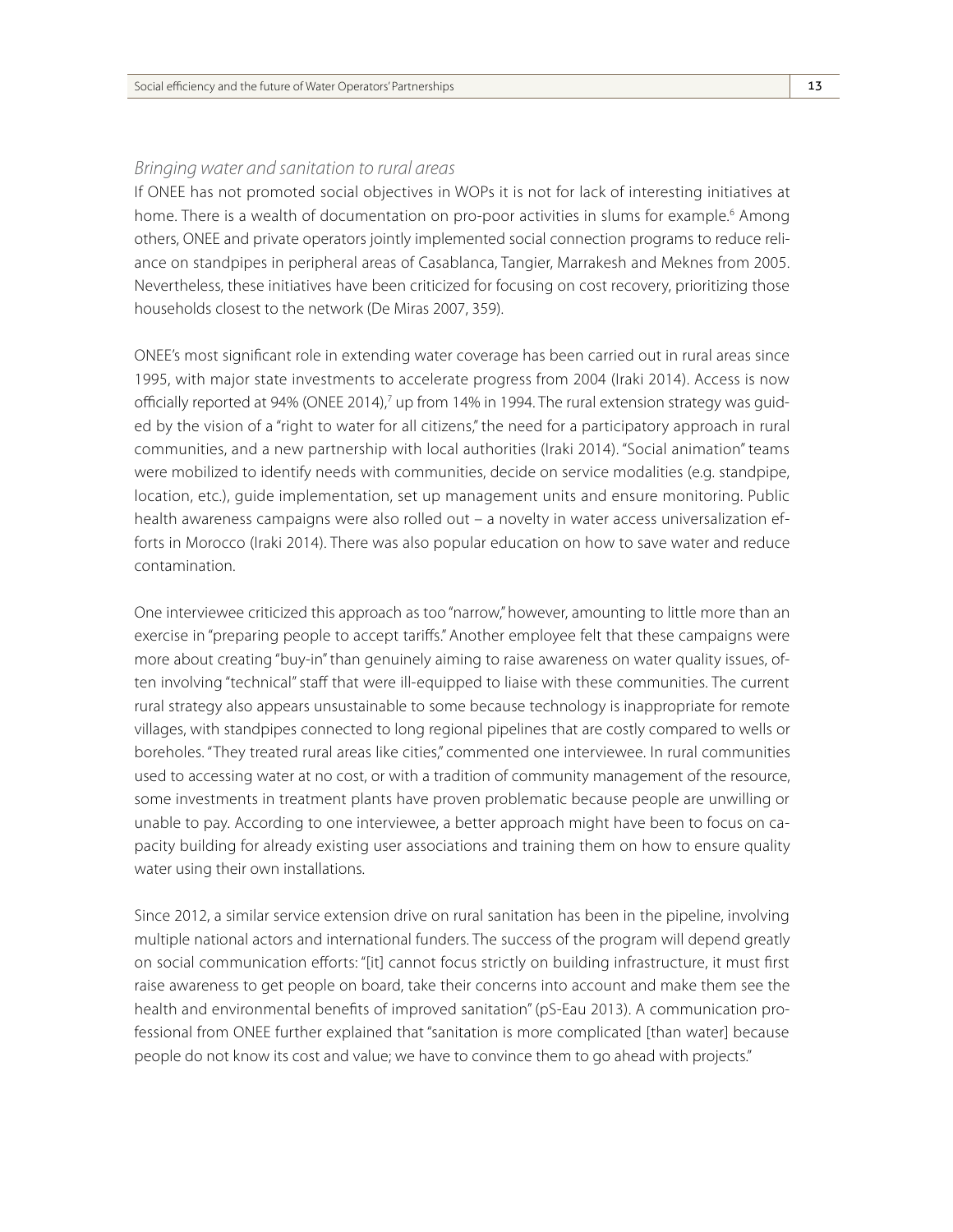Another interesting aspect of ONEE's social communication work on water and sanitation has been the involvement of women and children in dialogue. However, based on our interviews one could question their inclusion as a means to getting heads of households on board rather than as primary "targets." Critics have indeed deplored this narrow understanding of participation, which one interviewee described as limited to "customer relations."

Shortcomings aside, it is clear that ONEE has a rich experience with 'social efficiency.' Sharing this knowledge could help other operators improve on social indicators as well, helping to move closer to the original intent of WOPs.

### **WOPs in Latin America: The case of OSE and DMAE**

In general, water services in Latin America are more widespread than in Africa, with a robust tradition of participatory democracy and a broader range of accountability mechanisms in place, as our case studies illustrate. Nevertheless, countries in the region suffer their own "water crises," largely of an institutional nature (WWAP 2015, 83).

Commercial influences in the water sector are also strong and have been reproduced within the WOP-LAC platform, which has been criticized by some for promoting "a commercialised model of public sector management, especially by fostering public utilities that seek international business opportunities. It also does little to support those public utilities that seek democratisation, participation and a progressive public sector ethos" (Terhorst 2012, 2). As a result, there has been concern in the region with WOPs brokered by the regional platform, with the Brazilian National Association of Municipal Sanitation Services (ASSEMAE) withdrawing from WOP-LAC in 2011 when another Brazilian utility (SABESP), known for its commercial orientation, was selected to the steering committee.

#### Uruguay

OSE is the sole water and sanitation provider in Uruguay, a small country tucked under Brazil on the Atlantic coast of South America. With plentiful water supplies and a population of only 3 million people (half of whom live in the capital city Montevideo) OSE is one of the best-performing water utilities in the region by any measure. Over its 63 years of service, it has managed to achieve nearly 100% coverage in high quality, affordable water services and is making gains on household sanitation. Since the election of a left-coalition government in 2005 the utility has piloted special programs in rural areas and in informal settlements.

#### *Commitment to 'social efficiency'*

The OSE managers who were interviewed for this study are deeply committed to the principle of social efficiency. For example, the mission statement for the utility makes direct reference to the importance of public health and welfare: "We aim to contribute to public health and quality of life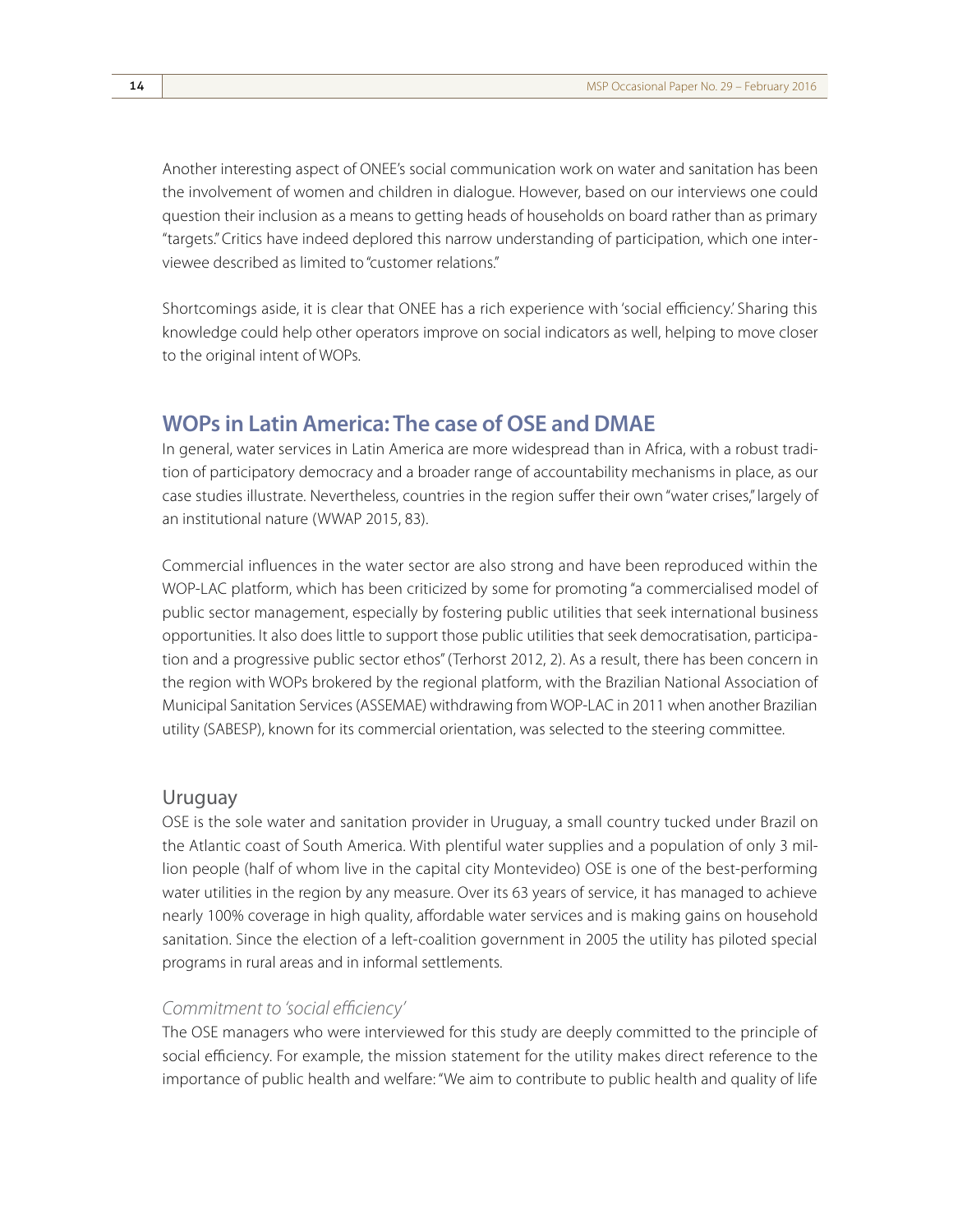improvements by delivering drinking water services nationally, and by bringing collective sanitation networks to rural areas, in an efficient manner, with sustainable management practices and respect for the environment." In addition, "social solidarity" and "equality with equity" are named among the organization's corporate values. In short, OSE has a much more explicit social orientation than many water operators in the world today.

In at least two respects it is difficult to compare OSE with any other public utility in Latin America, or in Africa for that matter: the first has to do with politics; the latter with geography. First, Uruguay is a social democracy with a strong, interventionist state and a commitment to public welfare that has been crossing party lines for a century. In the water and sanitation sector, this has allowed massive public investment in infrastructure, particularly relative to other countries in the region (Spronk, Crespo and Olivera 2014). In 2011 the *Frente Amplio* government mandated the utility to extend the sanitation network to every citizen in the country. In a round of cuts announced by the government in July 2015, OSE's budget was protected while other utilities were cut: water and sanitation were declared a national priority.

Second, Uruguay is blessed with plentiful, (fairly) clean water supplies, located on the Guarani aquifer, one of the world's largest. Hence, it has not faced the types of water quantity and quality challenges that many utilities face, although intensification of agricultural production and the threat of mining are changing this scenario, as evidenced by the recent crisis in OSE over the issue of water quality that triggered changes in top management in July 2015.<sup>8</sup>

The idea for the WOP between OSE and DMAE originated in a regional conference on non-revenue water organized by OSE, which took place in Montevideo in November 2011. The WOP agreement that was signed outlines a number of objectives to achieve "operational and technical efficiency" but includes a broad range of social goals as well (OSE and DMAE 2012):

- a) Exchange knowledge, information and conduct visits in the areas of metering in order to strengthen and compare work processes in both enterprises.
- b) Technological development, training in and implementation of new technologies in the areas of water and sewerage treatment.
- c) Send and/or exchange professionals and technical specialists in processes related to metering, production, distribution and management of water and sanitation services.
- d) Transfer technology in order to improve and modernize service infrastructure.
- e) Share information; build the capacity of workers, users and social organizations.
- f) Exchange knowledge, conduct technical studies and make proposals to improve the enterprises in general (technical, operational capacity and administration).
- g) Identify unmet needs in access to drinking water and sanitation.
- h) Promote access to drinking water as a fundamental human right.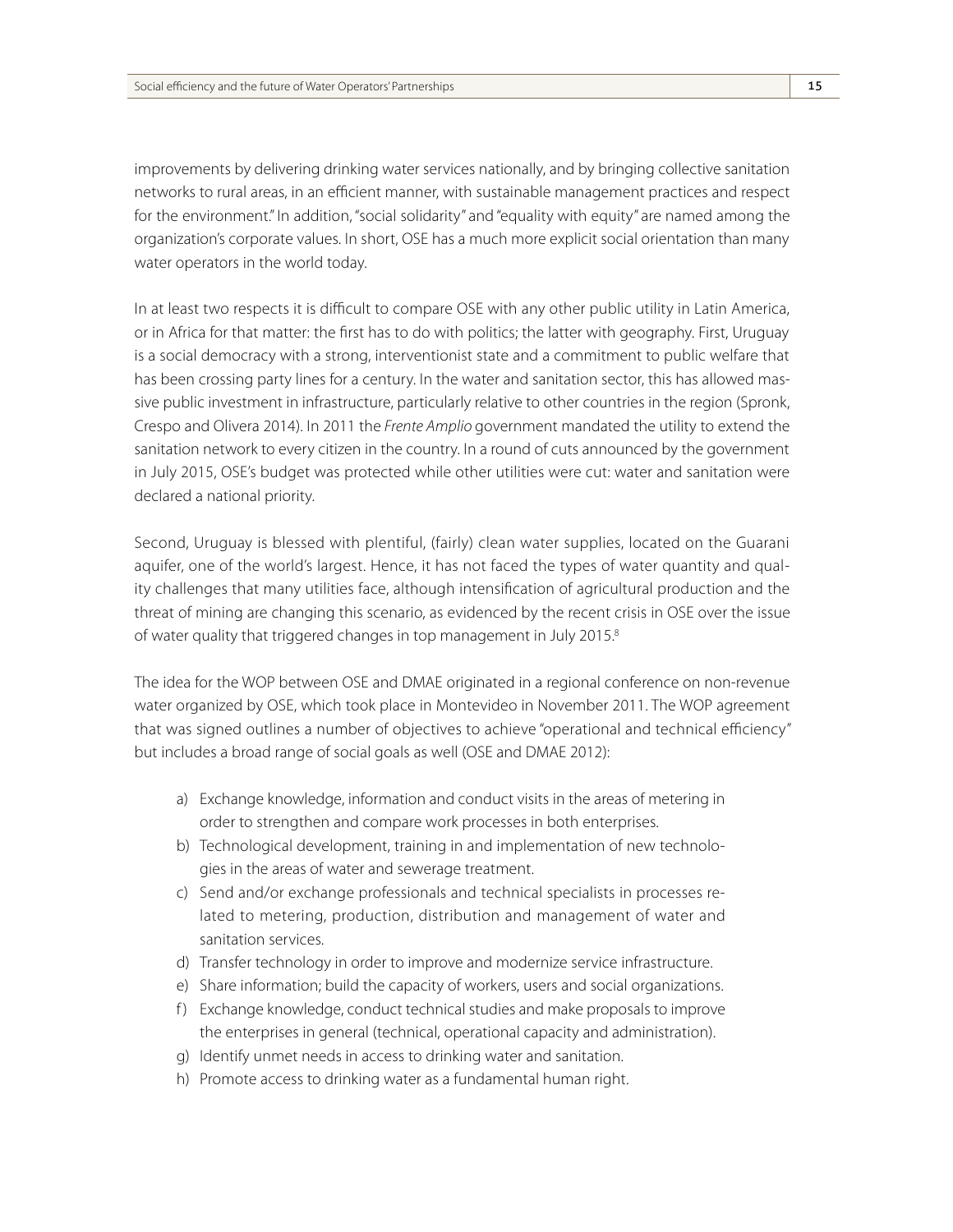Initially, it was the metering agenda that drove the development of this WOP "from the bottom up." However, according to one interviewee, the political will was not there to get it off the ground. Thus, the WOP plans lay dormant until a political crisis precipitated by water quality problems in the city of Maldonado<sup>9</sup> inspired OSE's top management to investigate new water treatment techniques. Hence, in June 2013, a site visit was financed by OSE for three of its engineers to see DMAE's installations in Porto Alegre to learn about an oxidation technology for drinking water treatment. As a direct result of the exchange, OSE is building a new treatment plant in Aguas Corrientes. According to the engineers from OSE who participated in the visit, there was horizontal exchange of knowledge rather than a relationship between a 'mentor' and a 'mentee'.

When asked about whether the WOP aims to achieve the goals of "social efficiency", the OSE engineers who travelled to Porto Alegre commented that any achievements to this effect thus far have been indirect. The goal of the WOP has been to improve water quality to avoid further crisis by enhancing operational and technical capacity; it was not to expand services or even lower the costs of treatment since the new process may prove more expensive. As a side benefit, however, this oxidation process should have positive health impacts for workers employed in the new plant.

While the WOP is not *formally* focused on social efficiency, high levels of commitment to the concept are nevertheless evidenced by repeated comments from interviewees to the effect that "this goal is the overarching framework that guides everything we do at OSE." This can be explained by several factors. First, there is a high level of politicization in the utility due to long decades of struggle. The utility workers' union, FFOSE, has played a key role in defending the 'publicness' of the utility. In the early 2000s FFOSE waged a successful referendum campaign to make water a human right and return water services to public control. Many managers at the utility have worked their way up through the ranks and have at one time been a member of the union. Second, OSE is backed by the Uruguayan population, which has consistently supported the principles of social democracy and the interventionist role of the state. While there were a number of privatizations in Uruguay at the height of neoliberalism in the late 1990s (including the concession in Maldonado that was cancelled in 2004), the population voted for public water in the national referendum. These values have become further institutionalized since the arrival of the *Frente Amplio* in 2004, which has remained in office since then.

Due to its high level of performance, OSE was selected as a participant in the *Aquarating* benchmarking exercise, sponsored by the Inter-American Development Bank and the International Water Association. Although OSE participated in the first phase of the pilot study, according to one interviewee it has not been very active since, once it became clear to OSE management that they had little in common with the other 12 pilot utilities, which primarily served urban areas and/or were run by private, for-profit providers.

#### *Working in informal settlements*

In terms of social innovation, OSE has much to offer other utilities in the region that face a common challenge of providing services in informal settlements. As the director of "strategic clients" for OSE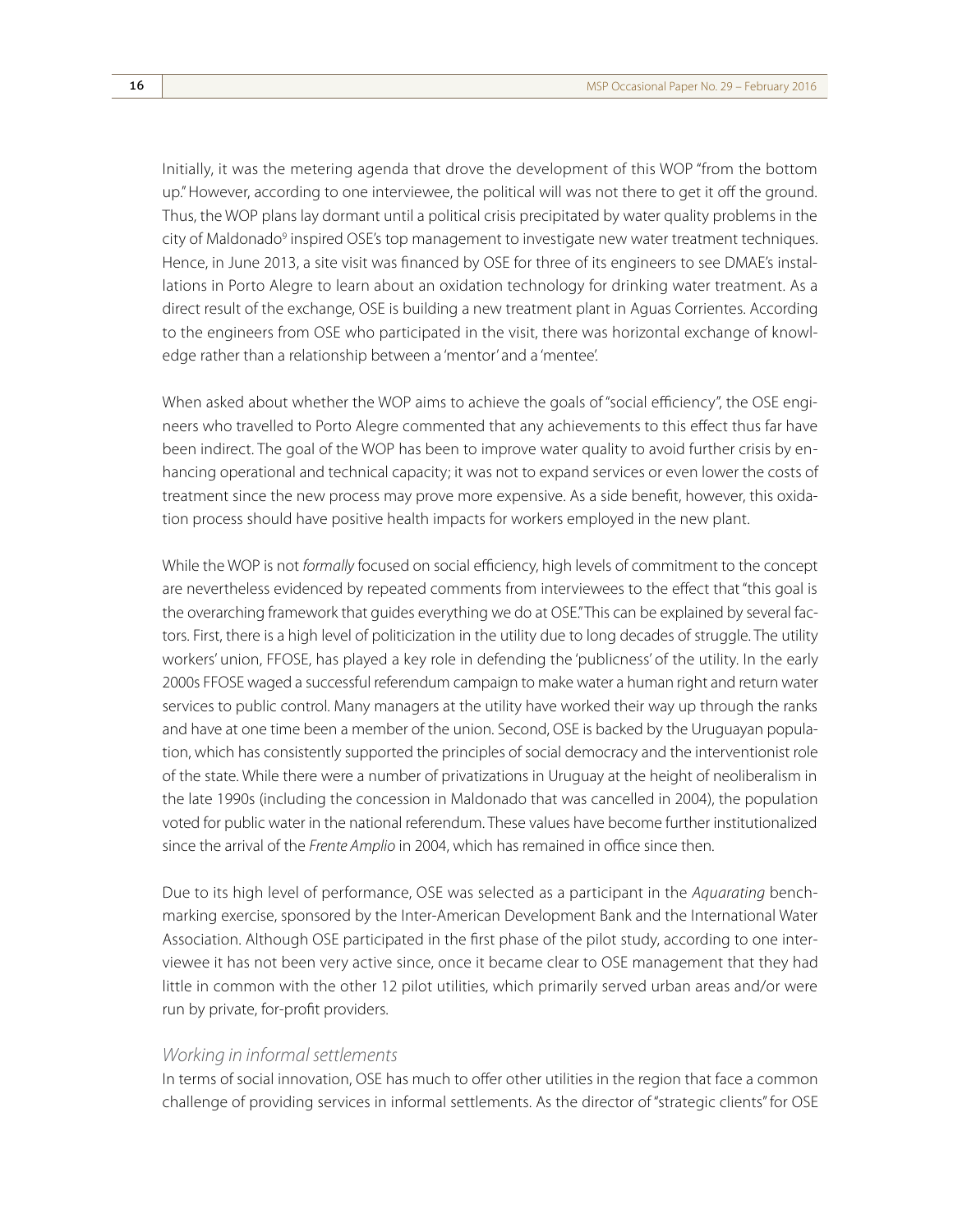notes, measuring efficiency in his work poses certain challenges:

"First, one has to define what efficiency means. OSE has two kinds of 'strategic clients'. For the big clients [e.g. bottling plants, hospitals, schools] 'efficiency' means client satisfaction, and that they pay their bills. Unconnected households are the other kind of client. Here we can only measure 'efficiency' based on the impact of water and sanitation services on public health."

OSE's goal in attending to the latter 'clients' is to formalize the services in the informal settlements by integrating them as paying customers of the utility. It is assumed that the majority of the population in informal settlements have connected themselves illegally.

Regularizing services in informal settlements outside of Montevideo poses several logistical challenges that OSE has been working to overcome. Many of the permanent employees of OSE are middle class and fearful of entering informal areas for security reasons. In order to confront this challenge, the Uruguayan government received a loan from the Andean Development Corporation that is sponsoring a project to support the creation of cooperatives that work with OSE on a contractual basis to connect water systems, install meters and bill new customers. To qualify for the program, potential coop workers must be considered "permanently unemployed." Take, for example, the president of the Albonada cooperative. Before joining the cooperative, he was an unemployed textile and metallurgical worker with no paid employment since the early 2000s. He participated in the training programs on how to start a cooperative, sponsored by the new Ministry for Social Development. As he noted in an interview, most of the members of the cooperatives come from the informal settlements and are therefore comfortable providing services in these zones.

Nevertheless, OSE has much work left to do. Its emphasis thus far has been on regularizing connections and expanding the network rather than changing the culture of water use, which demands working with communities to reduce unnecessary consumption, to prevent water lost by leaky infrastructure and shoddy construction, as many of the households have built their own networks without technical assistance or financing from OSE. As one interviewee put it: "Logically, to deliver water to all of these households has a significant cost." The poorest households pay a minimal fee (a social tariff) for up to 15 m<sup>3</sup> of water, after which they pay the same rate as any other household. As one interviewee notes,

> "OSE is trying to regularize this situation… We assume that to have potable water has a positive impact on public health, also on the macro economy of the country [and therefore it is worth the investment]. Debates about efficiency in OSE have been about non-payment. We decided that if we do not have a social tariff, these individuals will connect clandestinely, which ups the amount of non-revenue water."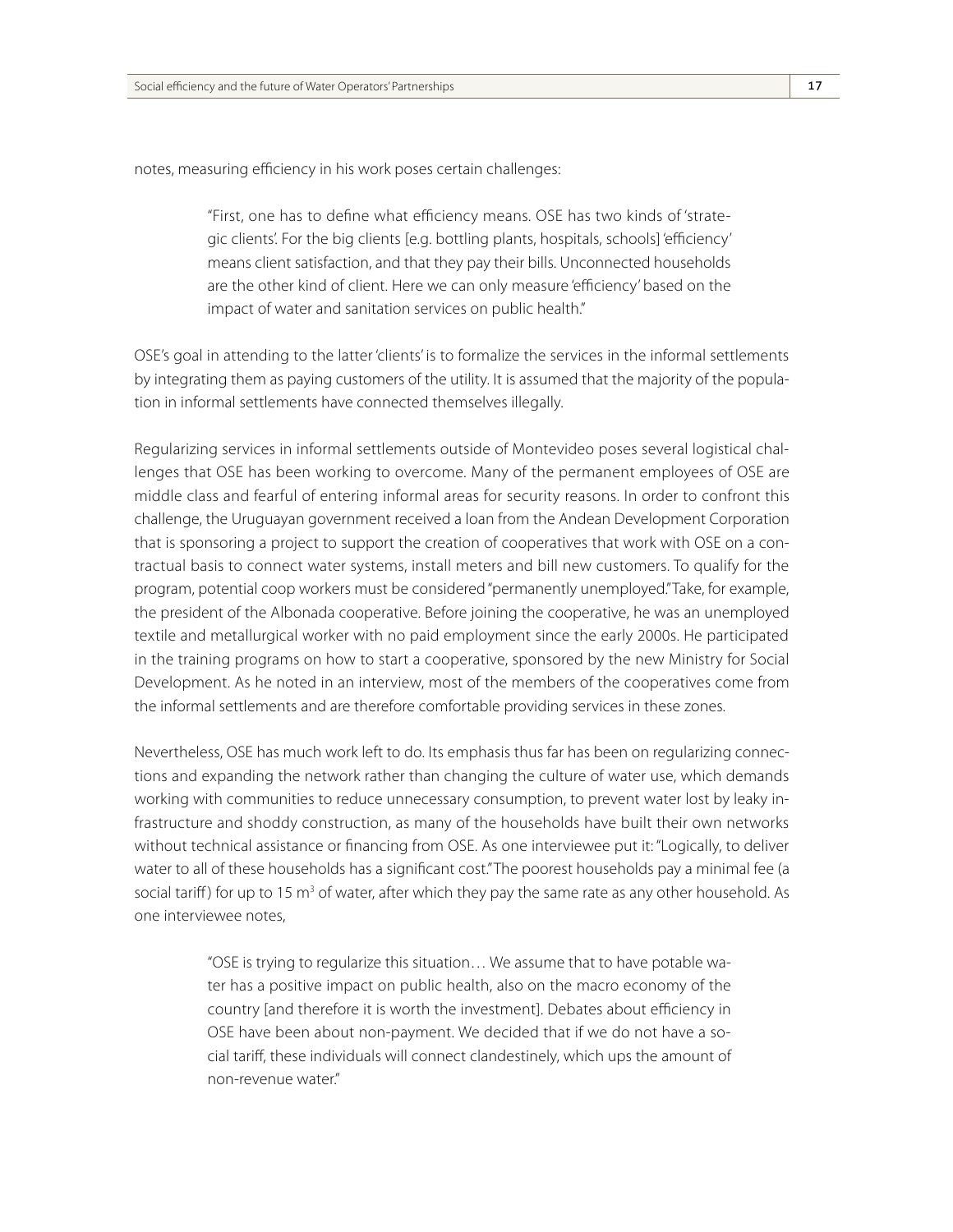He adds that the goal is "to have no one in the informal settlement who is not a regular client of OSE." The main indicator of 'success' of the program is the number of connections by new clients.

While increasing coverage to achieve universality is a laudable goal, OSE managers were interested in exploring other ways to measure the impact of their actions based upon social criteria. At this time, there is no cooperation between OSE and other utilities in the region facing similar challenges in informal settlements, although there is interest.

#### Brazil

In Brazil, water provision is the responsibility of large regional state water companies and municipalities. DMAE is the municipal water and sewerage department created in 1961 to manage services in Porto Alegre. By 1981, DMAE was delivering water to 98% of city dwellers and sewerage services to half of the population.<sup>10</sup> Today it brings water services to 100% of the population (roughly 1.47 million inhabitants) and sewage collection to 87.7%. Most residents enjoy household connections while people in irregular settlements, geographically high risk or environmental preservation areas are served by free shuttle tanker trucks. The city has one of the highest human development indexes in the country,<sup>11</sup> thanks in part to excellent water and sanitation coverage.

#### *Public ethos and efficiency*

Notions of efficiency and social engagement are closely knit at DMAE. The institutional mission statement says its purpose is to "provide public water supply and sanitation services of quality that are socially and environmentally responsible." The aim is to achieve universal access to all services by 2030 by ensuring "the efficiency of all its processes and a transparent relationship with society." Among the core values cited are quality, participation, transparency, professional development, sustainability, low tariffs and ethics (DMAE 2015). As such, financial efficiency remains a secondary goal, instrumental to achieving priority social goals.

DMAE's finances are ring-fenced and the company prides itself on this autonomy. It operates with surplus while maintaining some of the lowest tariffs among public sanitation utilities in the country, including a very progressive social tariff.<sup>12</sup> Hence financial efficiency contributes to affordability for residents. There are strong accountability mechanisms in place as well, including the participatory budgeting process that applies to all the activities of the municipality of Porto Alegre, a form of direct democracy allowing citizens to contribute to the prioritization of goals annually. During these public meetings DMAE explains work completed during the year and hears concerns from the public. Citizens then signal their priorities for investments, which are analyzed by DMAE based on their technical feasibility and financial implications. Final decisions are then made and approved by members of the Participatory Budget Council. Commissions are established to monitor implementation until completion.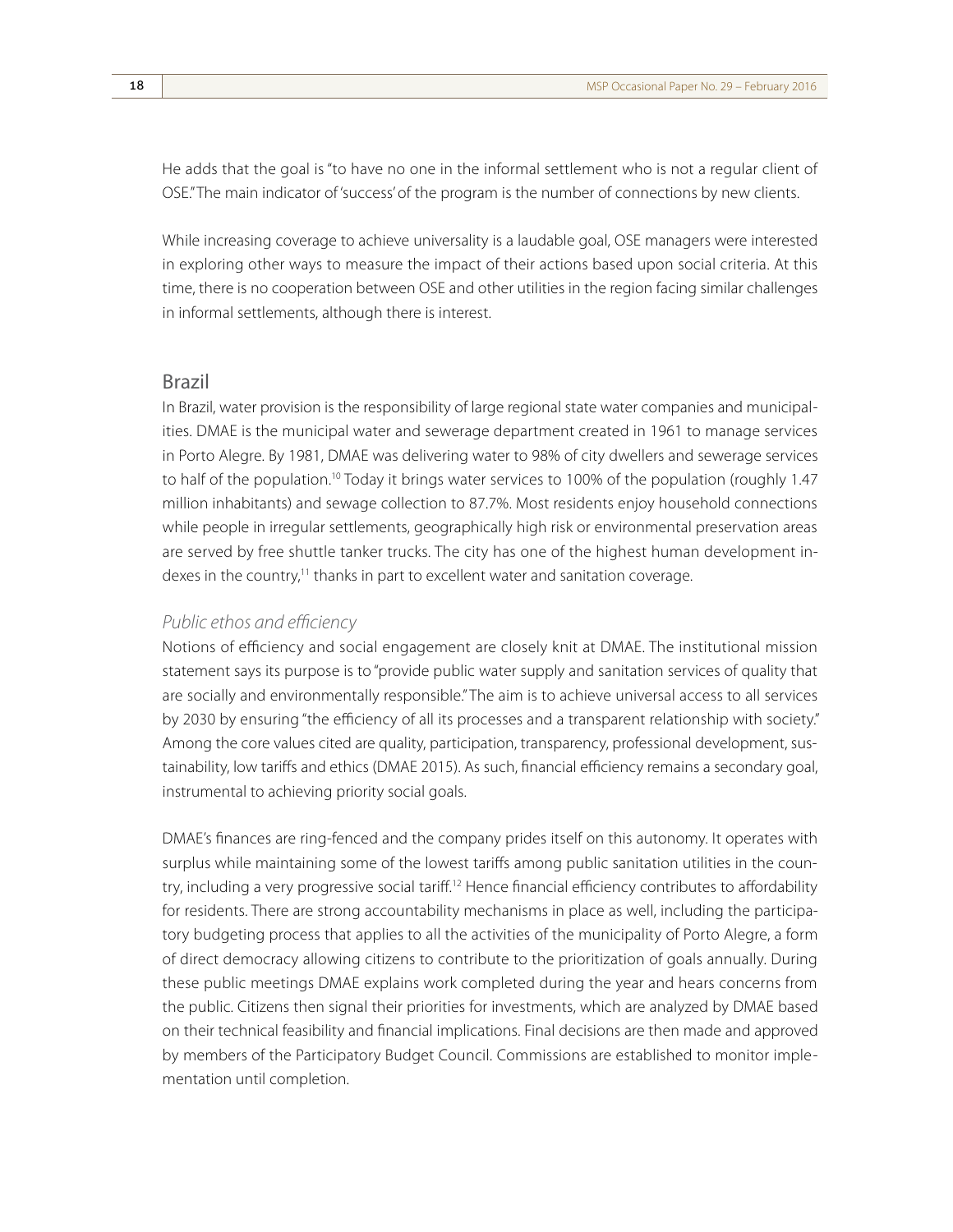The Brazilian National Sanitation Law and related regulations have further reinforced monitoring, requiring the creation of a joint committee for social control as a condition to access public funds. Porto Alegre is now approving laws for their implementation, which analysts believe will introduce an important mechanism to improve water and sanitation services.

Indicators used by DMAE to measure operational and commercial efficiency are released annually as part of its activity report. They include standard benchmarking metrics such as water loss rates and metering ratios. A customer satisfaction survey is prepared every two years as well, with 89.6% satisfaction in 2014. DMAE also takes quality of the workplace seriously and periodically conducts an organizational survey to assess overall employee satisfaction, looking at aspects such as motivation, leadership, work environment, quality of life and wages.

As part of this research we asked key DMAE staff involved in WOPs what they think "efficiency" means. Participants generally associated it with four objectives: reducing water losses and energy consumption; collecting and treating sewage above the national average; universalizing health with safe water; and providing financial surplus to secure investments and cover costs. A few respondents also mentioned achieving good coverage rates and ensuring quality. Also notable is that when asked about criteria to evaluate *public* operators, respondents immediately focused on criteria of accessibility, quality, equity and accountability.

DMAE managers interviewed for this research see the best opportunities to learn from other operators in events organized by the national association ASSEMAE and the Brazilian Association of Sanitary and Environmental Engineering (ABES). The reverse is also true, with various national and international public service providers having approached DMAE to request information about its technological advances and management model. Participants in this research saw potential for scaling up exchanges with operators from the region, such as the collaboration with OSE, but the current formalization process means it is more complicated to engage beyond borders than nationally. DMAE's "university" (Unidmae), created in 2007 to reinforce knowledge management and work with employees to implement their "individual development plan," is seen as a good anchor to develop new WOPs focused on capacity building.

#### *Community monitoring and emergency services*

DMAE made major investments in sanitation from the 1990s, raising coverage from 46% in 1989 to 89% today. Interviews with staff made clear the importance of community participation in monitoring the works and services of DMAE. An example of a pilot project that relied on communities to improve the social efficiency of infrastructure investments is that implemented in the north of the city. It grew from the realization that households were not connecting to the sanitation network being built and that unregulated connections were causing network failures. To address these problems, citizen integration, mobilization and health and environmental education became a key addition to more technical work. A total of 65 community meetings were held, monitoring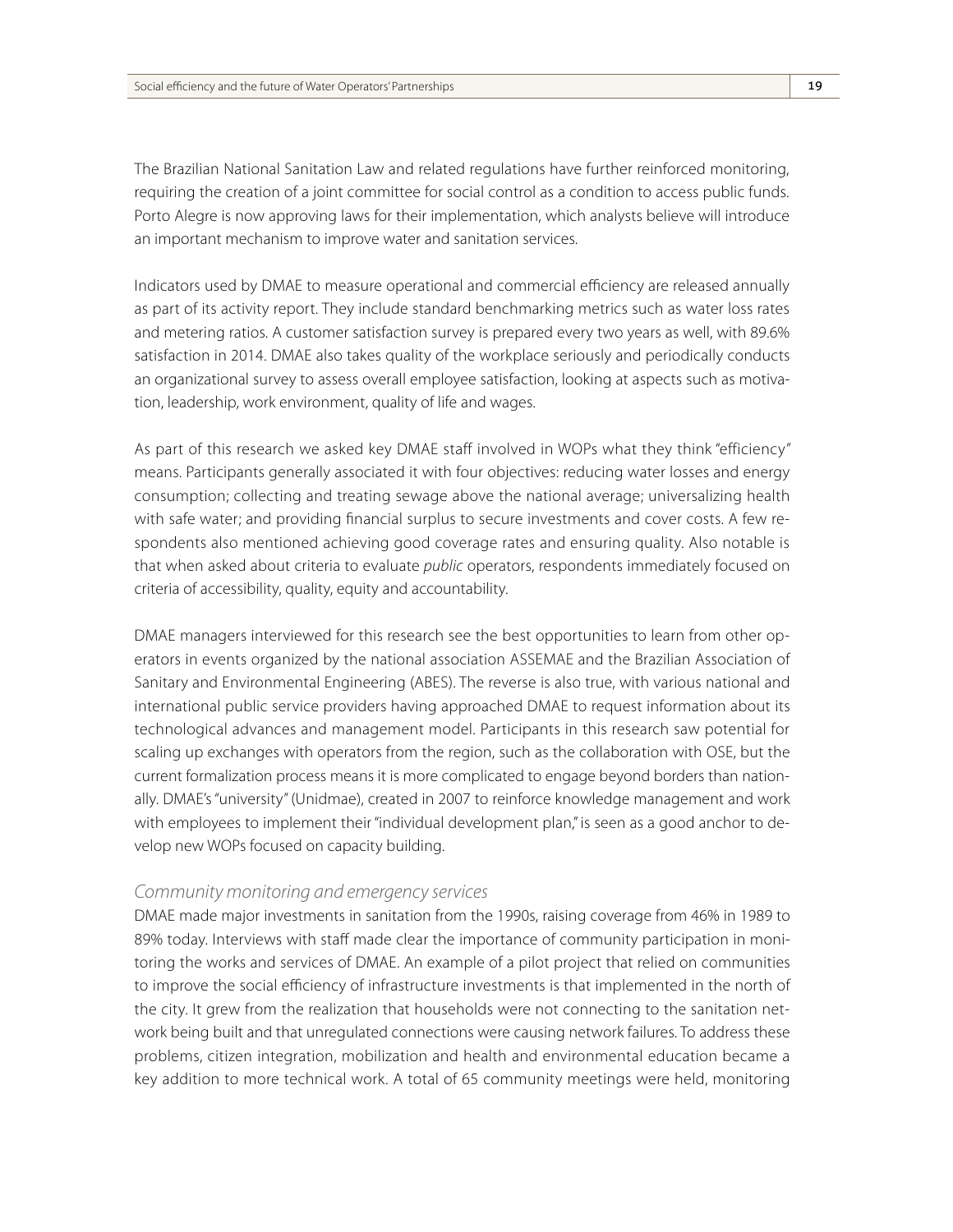committees were created to oversee work, 56 visits were conducted at water and wastewater treatment plants, 262 workshops and theatre performances on environmental preservation were organized, and 8,302 home visits were made.

Commitment to serving zones considered out of reach of the network is demonstrated by DMAE's temporary water supply arrangements. Four tanker trucks are in operation to serve households in irregular and high risk areas that do not have access to the formal water network. DMAE distributes water to 95 families in that manner, amounting to a volume of approximately 2,317 cubic meters. These trucks are also used when the municipal social welfare office identifies families in emergency situations and requests support from the Brazilian Army, mostly during droughts. They also deliver water in case of shortages or emergencies to hospitals, health clinics specializing in hemodialysis and prisons.

# Next steps: Promoting social efficiency in WOPs

Three main recommendations emerge from our analysis if WOPs are to more effectively integrate social objectives into their mandates: public operators need to recognize and promote their own social achievements; poverty alleviation must be at the centre of partnership design, implementation and evaluation, calling for new social efficiency evaluation tools; and WOPs should encourage broad-based participation among stakeholders, including workers and citizens.

### **1. Recognizing social achievements**

Our case studies demonstrate that all four operators have rich experiences to share with regard to socially oriented initiatives at home: from the extension of rural sanitation in Morocco, to dialogue on environmental protection with communities in Burkina Faso, to social work in informal settlements in Montevideo and Porto Alegre. OSE and DMAE's social visions appear more institutionalized, while committed individuals within ONEA and ONEE face more acute internal tensions when trying to integrate social goals, but in all cases there is a need to value this knowledge as much as technical, operational and financial expertise within the regional WOP platforms, and within GWOPA as a whole.

The cases also raise a related question: Could there be more South–South exchanges across continents? ONEE and DMAE would have much to learn from each other in dealing with drought and other water scarcity challenges, for example, while ONEA and OSE could share their experiences on bringing water to informal settlements. GWOPA could encourage water operators to share on this kind of social work by organizing regional or international workshops showcasing good practices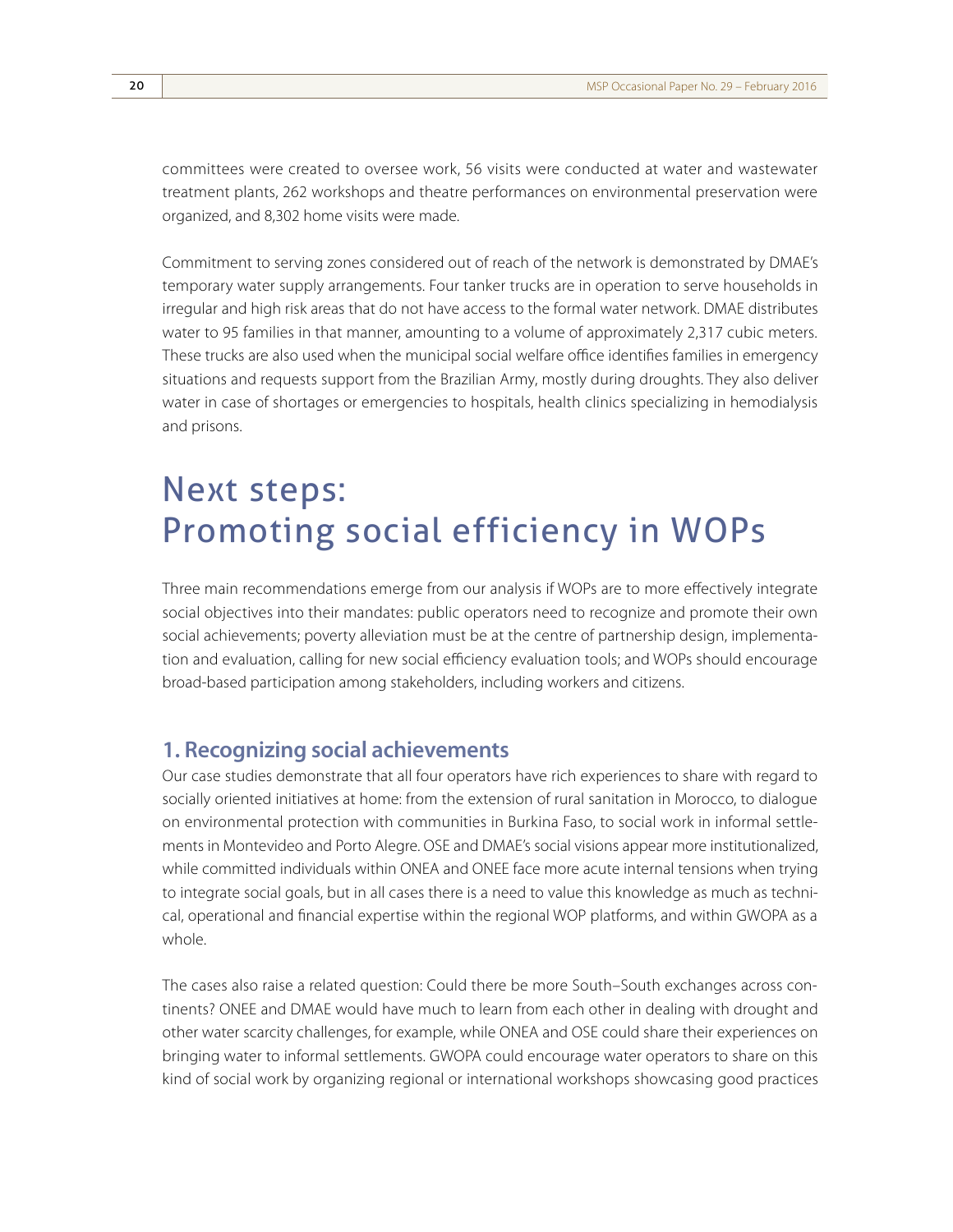on topics such as: network extension in informal settlements; successful rural service initiatives; sustainable watershed management with affected communities; and equitable block tariff structures. Workshops like these could help make 'social expertise' an essential part of the WOP 'matchmaking' process. A workshop on corporate social responsibility co-organized by OSE and WOP-LAC in Montevideo in 2014 is an illustration of this potential, albeit future events could be more focused on the unique mandate of *public* operators.

#### **2. Pursuing and measuring social efficiency**

WOPs cannot be based on the assumption that financial, operational or technical improvements will trickle down to the poorest segments of society. Concerted efforts to design, implement and evaluate projects with explicit social goals are also required. This re-orientation will require a careful rethink of priorities. Every diagnosis WOP visit should include a social analysis component. Work plans can integrate activities directly related to improving services for target communities and indicators to monitor such advances. Final project evaluation should assess social outcomes even when activities are more technically oriented.

To do so, a new set of performance criteria may be required. Table 1 outlines a proposed framework with a more holistic view of public operators' performance than the benchmarking tools currently in use. The indicators combine quantitative measurement methods with qualitative aspects to highlight data that reflect how initiatives are impacting people's lives. The criteria are also intended to be flexible enough to reflect the fact that some social and environmental costs fall outside of neat cost–benefit calculations, and that prioritization of goals can differ from one place to another, based on cultural preferences and available resources. After all, our case studies illustrate how different understandings of efficiency emerge from different political processes.

Performance on social indicators can then be compared across operators, highlighting the most relevant and useful match-ups for knowledge sharing. For example, Figure 1 suggests that Operator 1 could share its expertise on equity-oriented initiatives while Operator 2 could transfer knowledge on environmental protection.

There must also be a debate within GWOPA about how to prioritize projects in line with SDG targets, as well as how SDGs could be used to attract more donor funds to focus on social issues. Concrete programs will need to be developed to support public operators who want to expand their social work and funding should go toward activities that have an explicit pro-poor component, in accordance with GWOPA's mandate. New performance evaluation tools can be developed to show how social considerations could better guide the WOP process, from design to implementation to evaluation. Regional WOP platforms must, in turn, be reminded of their social mission and encouraged to review their programming to support work in that area.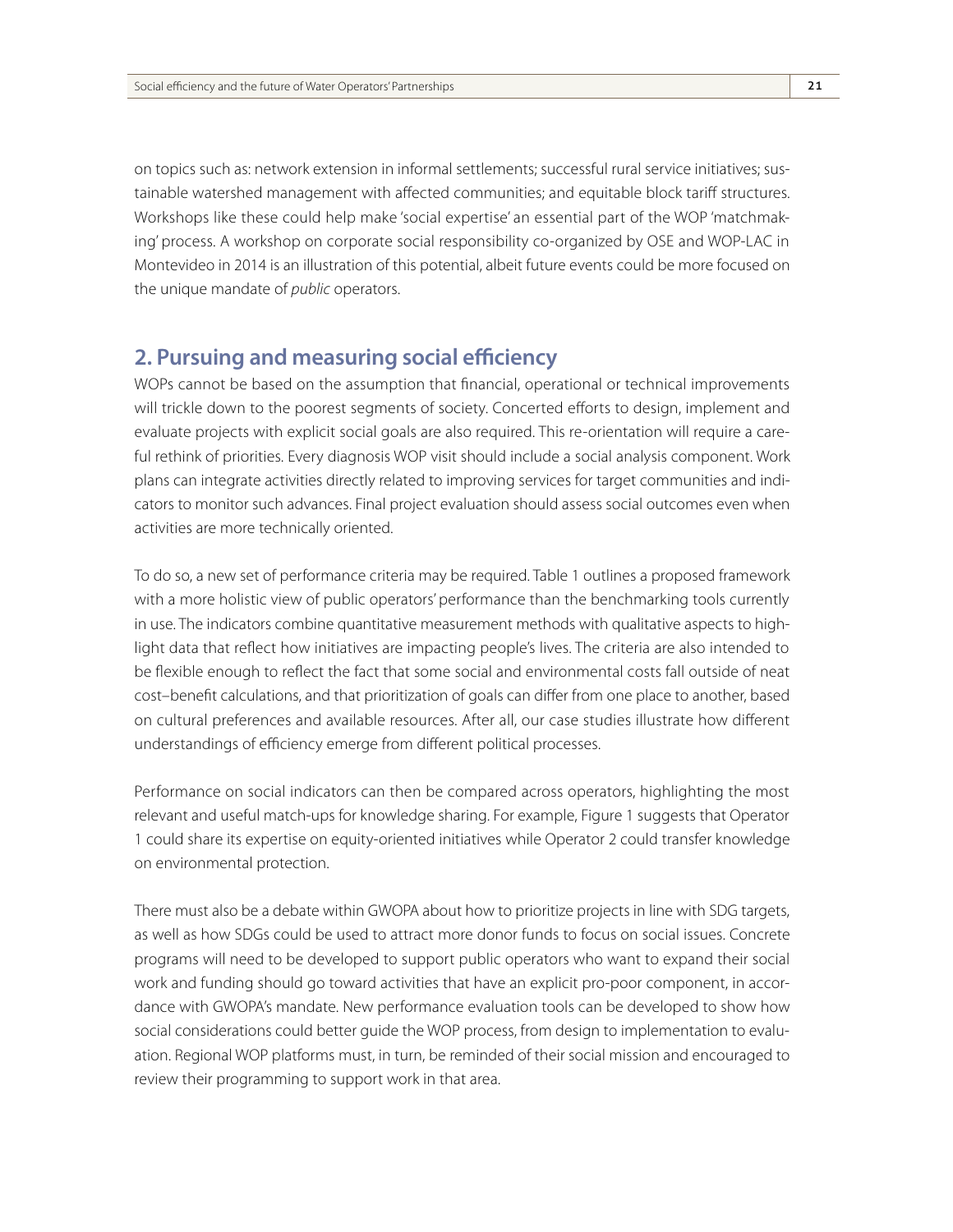#### **Table 1:**

Normative criteria for evaluating public service providers

| <b>Norm</b>  | <b>Criteria</b> | <b>Definition</b>                                                                           | <b>Examples of possible</b><br>subcriteria questions                                                                                                                                   | <b>Examples of measure-</b><br>ment indicators                                                                                              |
|--------------|-----------------|---------------------------------------------------------------------------------------------|----------------------------------------------------------------------------------------------------------------------------------------------------------------------------------------|---------------------------------------------------------------------------------------------------------------------------------------------|
| Universality | Access          | Physical availability<br>of the service at a<br>convenient distance<br>from user's dwelling | · Rural/urban divide?<br>· Sufficient quantity?<br>• Culturally acceptable<br>service?                                                                                                 | • Proportion of<br>population with<br>adequate access<br>· Time-distance to service<br>location<br>• Hours/day that service is<br>available |
|              | Affordability   | Prices that<br>ensure economic<br>accessibility for all                                     | • Are poorer households<br>disproportionately<br>burdened?<br>• Are programs in<br>place for cross-subsidy<br>pricing?<br>· Is affordability a legal<br>obligation?                    | • Cost as percentage of<br>household income<br>• Disconnection rates<br>• Levels of subsidization<br>by region                              |
|              | Quality         | Reliable, satisfactory<br>services that create<br>positive relations<br>with end users      | • Safe for all users?<br>• Responsive to user<br>needs?<br>· Ongoing improvement<br>mechanisms in place?                                                                               | • Primary health<br>outcomes<br>• Level of service<br>interruptions<br>• Complaints by region                                               |
|              | Equity          | Equality of<br>opportunity to<br>access quality<br>services for all                         | • Equitable quantity<br>of service across user<br>groups?<br>• Equitable quality of<br>service across user<br>groups?<br>· Is equity formalized,<br>legalized or<br>institutionalized? | • Budget allocations by<br>region<br>• Levels of access by<br>socially disadvantaged<br>groups<br>• Per capita consumption<br>by region     |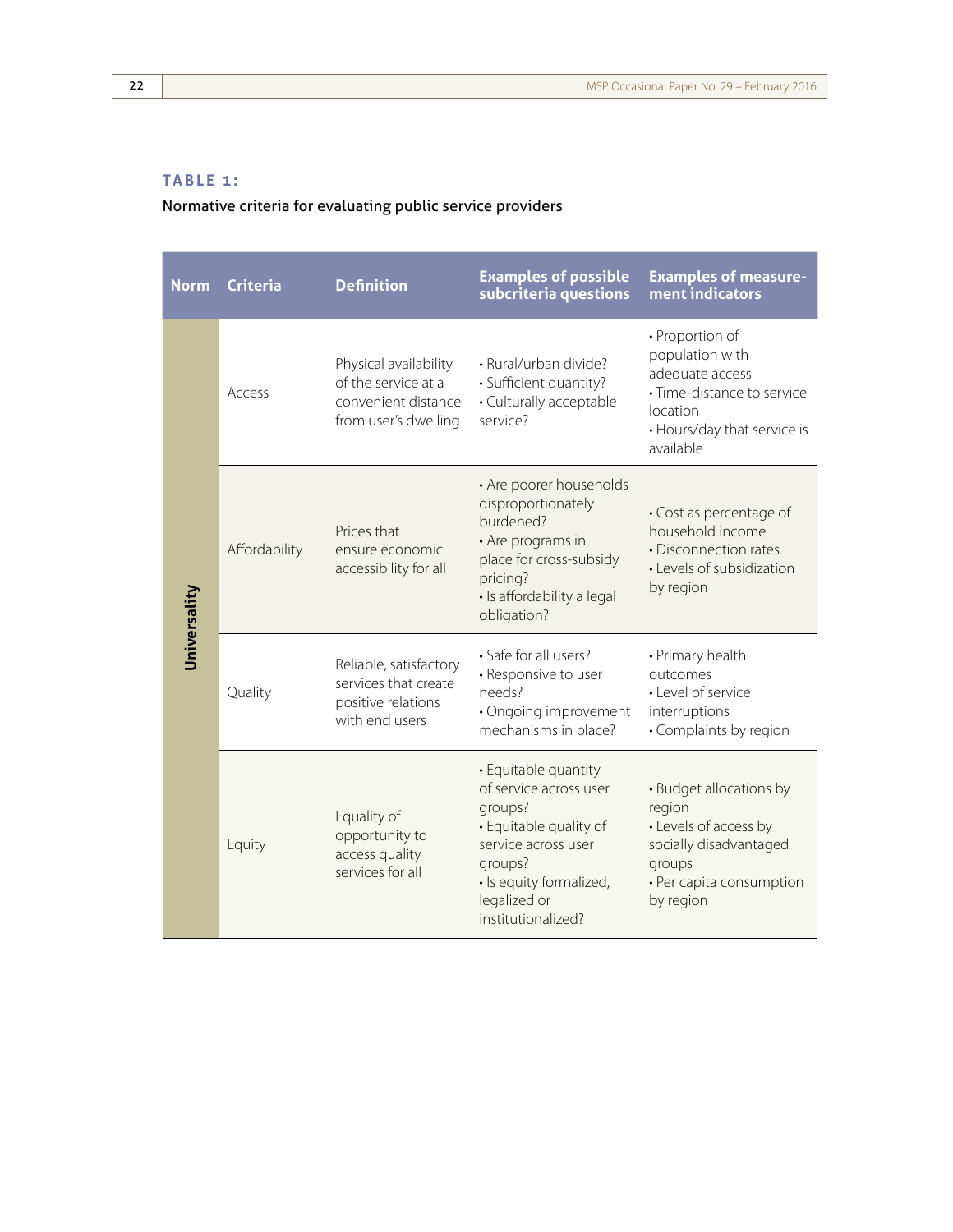#### **Table 1 (cont inued):** Normative criteria for evaluating public service providers

| Sustainability | Economic<br>efficiency      | Ability to obtain<br>the greatest benefit<br>out of available<br>resources to meet<br>service mandates                                                                     | • Are current<br>infrastructure<br>investments helping to<br>meet the social goals of<br>the service?<br>· Is the capital intensity<br>of investments<br>appropriate?<br>• Do short-term cost<br>reductions undermine<br>long-term efficiency<br>gains?                                                                                           | • Financing as a<br>proportion of overall<br>operating costs<br>• Cost per unit of service<br>delivered by region<br>· Employee turnover rates                                                                                                              |
|----------------|-----------------------------|----------------------------------------------------------------------------------------------------------------------------------------------------------------------------|---------------------------------------------------------------------------------------------------------------------------------------------------------------------------------------------------------------------------------------------------------------------------------------------------------------------------------------------------|-------------------------------------------------------------------------------------------------------------------------------------------------------------------------------------------------------------------------------------------------------------|
|                | Environmental<br>protection | Meeting<br>current service<br>mandates without<br>compromising<br>future resource<br>needs or<br>undermining<br>cultural<br>environmental<br>norms                         | • Are programs in place<br>to reduce demand on<br>natural resources?<br>• Does the service<br>provider respect<br>different cultural<br>understandings of<br>resources?<br>• Are climate change<br>mitigation plans in<br>place?                                                                                                                  | • Levels of renewable<br>energy use<br>· Quality of wastewater<br>treatment<br>• Rates of respiratory<br>infection                                                                                                                                          |
|                | Solidarity                  | Cohesion among<br>various producer<br>and user groups and<br>across sectors that<br>builds economic,<br>social and political<br>commitment to<br>a public service<br>model | • Does the model help<br>to build a stronger<br>'public ethos' around<br>services?<br>• Is the service<br>contributing to<br>improvements in<br>other sectors and at<br>other levels of service<br>delivery?<br>• Does the service<br>model explicitly oppose<br>privatization and<br>commercialization,<br>with sufficient political<br>support? | • Formal cooperation<br>agreements between<br>different levels of<br>government and sectors<br>• Measurements of<br>inter-sectoral impacts<br>(e.g. sanitation extension<br>reducing diarrheal<br>burden)<br>• Legal mechanisms to<br>prevent privatization |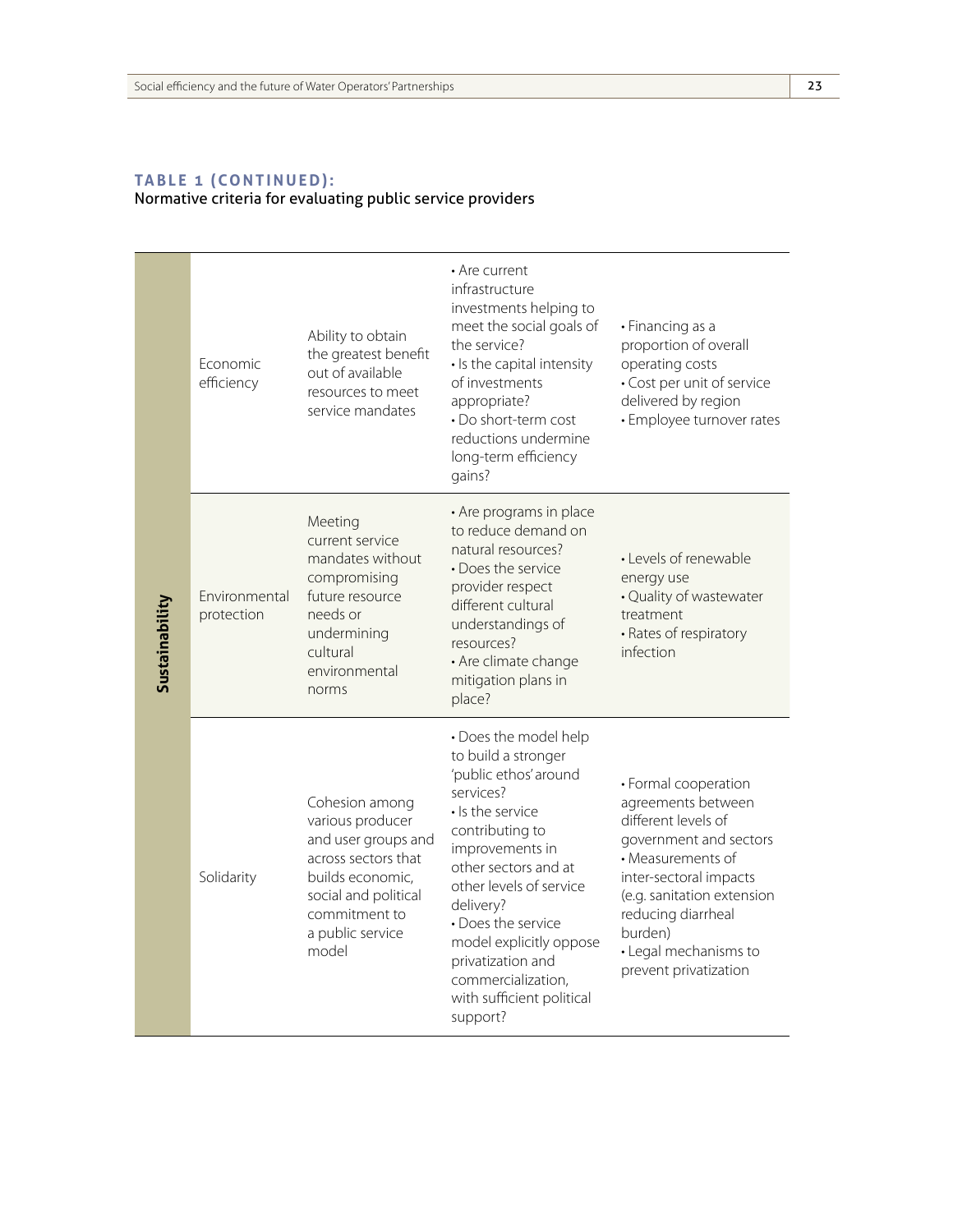| Governance | Accountability          | Obligation to report<br>on activities, accept<br>responsibility<br>for results and<br>disclose them in a<br>transparent manner,<br>readily available<br>to the public, and<br>understandable.       | • Are there clear<br>operational mandates<br>and policy positions?<br>• Are there transparent<br>capital and operating<br>budgets?<br>• Are mechanisms<br>of accountability<br>available at appropriate<br>scales (local, national,<br>regional)?                                                                                  | • Transparency of hiring<br>processes<br>• Access to mechanisms<br>of accountability by<br>region<br>· Documentation openly<br>available and verifiable,<br>in suitable languages and<br>formats for all users                                                   |
|------------|-------------------------|-----------------------------------------------------------------------------------------------------------------------------------------------------------------------------------------------------|------------------------------------------------------------------------------------------------------------------------------------------------------------------------------------------------------------------------------------------------------------------------------------------------------------------------------------|------------------------------------------------------------------------------------------------------------------------------------------------------------------------------------------------------------------------------------------------------------------|
|            | Participation           | Citizen involvement<br>in policy making<br>and implementation<br>of service delivery                                                                                                                | · Is participation at<br>appropriate scales<br>and sufficiently<br>representative?<br>• Are there adequate<br>resources for<br>participation by a<br>diverse range of society<br>(transportation, time off<br>work, etc)?<br>· Is participation<br>conducted in culturally<br>appropriate ways?                                    | • Number of people<br>participating in<br>formalized mechanisms<br>of participation<br>• Number of different<br>processes of participation<br>open to participation<br>(policy making, budget<br>decisions, etc)<br>• Availability of<br>participation by region |
|            | Quality of<br>workplace | A place of work<br>that provides a safe<br>environment, trust<br>between employees<br>and management,<br>fairness, and a<br>sensible workload<br>that contributes<br>to quality service<br>delivery | • Are there adequate<br>numbers of workers to<br>ensure service quality?<br>• Are there mechanisms<br>for workers/unions<br>to participate in the<br>operation, management<br>or policy making of the<br>service?<br>• Are there good<br>feedback loops between<br>frontline workers,<br>managers and end-users<br>of the service? | · Pay equity (job type,<br>gender, race, ethnicity,<br>etc)<br>• Availability of health and<br>safety equipment<br>• Access to training<br>opportunities                                                                                                         |

#### **Table 1 (cont inued):** Normative criteria for evaluating public service providers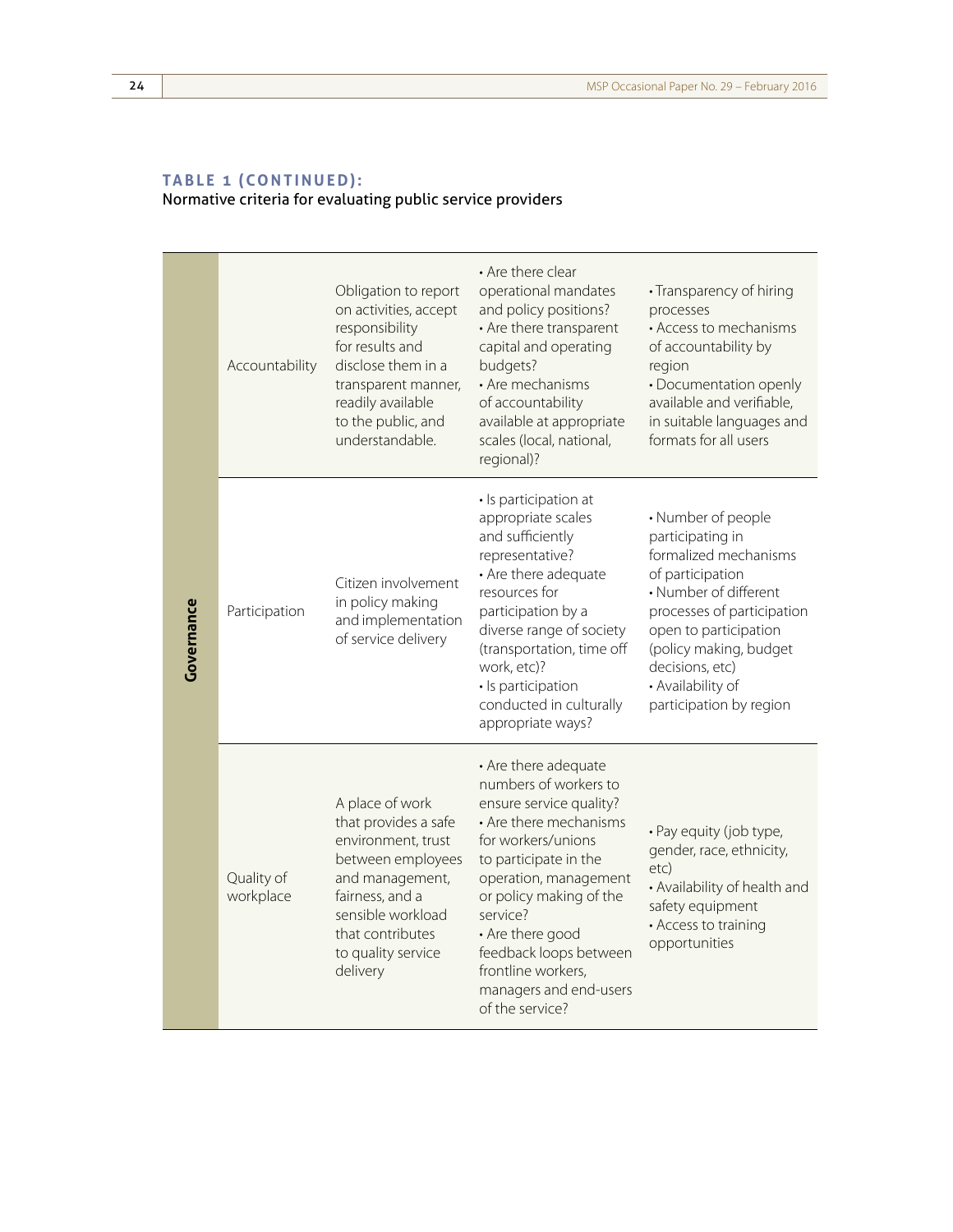

#### **Figure 1:** Comparing performance by public water operators **Figure 1: Comparing performance by public water operators**

### **3. Broad-based participation**

Regional WOP platforms have been criticized for their lack of representativeness, both by water operators and civil society actors. WOP-LAC in particular has not been seen as a place where water operators and civil society groups with more socially oriented agendas can influence debates. When the regional secretariat was transferred from the IDB to ALOAS in 2012, it could have "presented an opportunity to open the platform up for representation of non-utility actors such as civil society organizations, following GWOPA's guiding principle of inclusiveness" (GWOPA 2013b). But due to the lack of progress on that front, a social movement such as *Plataforma de Acuerdos Público Comunitarios de las Américas* decided not to join WOP-LAC because members felt that the inclusive, non-profit motive was being marginalized (2015). Efforts within GWOPA to encourage regional platforms to work on "social efficiency" may help to overcome these divisions.

Our interviews with WOP partners in Burkina Faso and Morocco confirmed a similar trend in the African region. Civil society networks and key international NGOs focused on water issues (e.g. Eau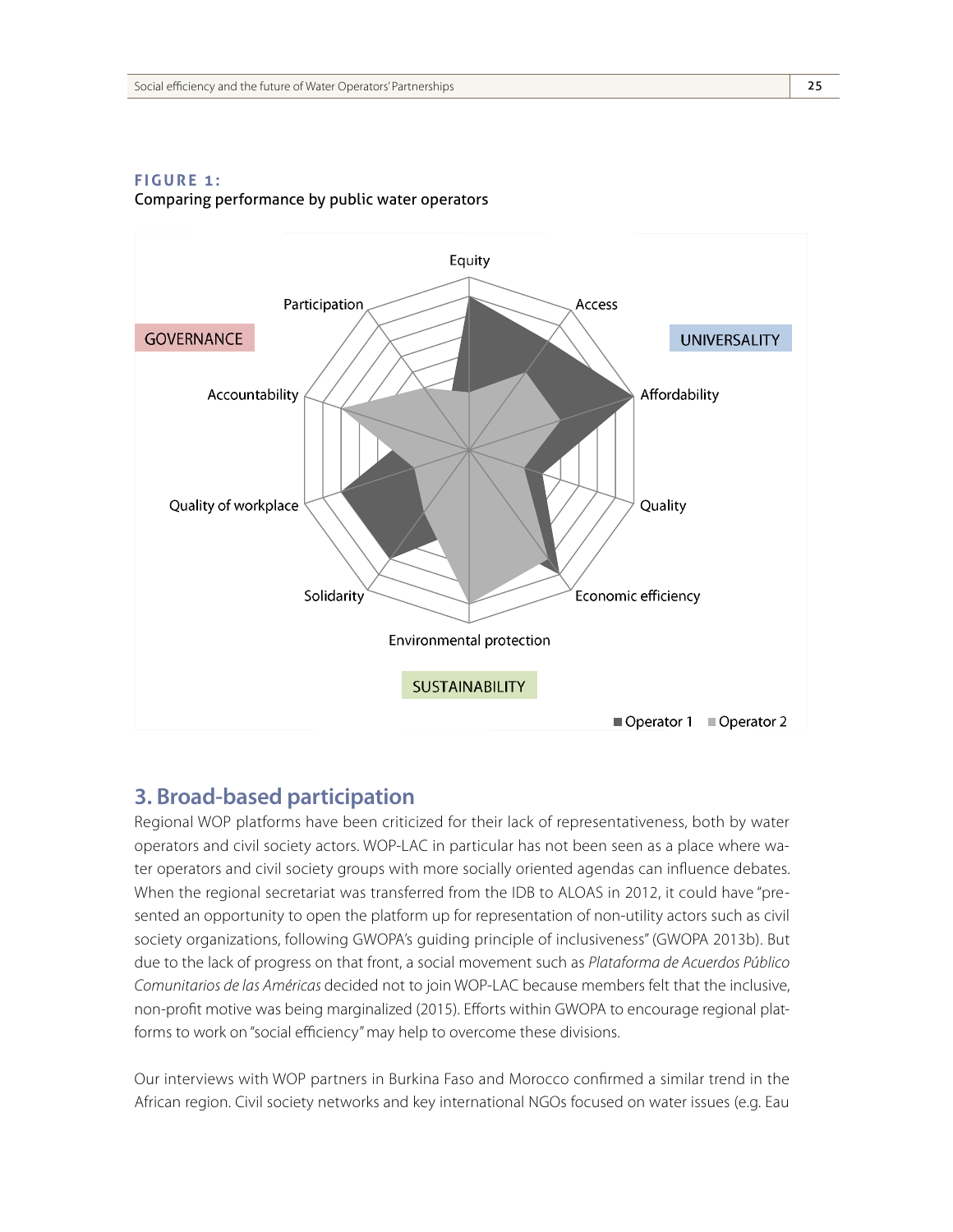Vive and WaterAid) have not been involved in WOP processes. Nor have the unions of these two utilities been brought on board. These dynamics persist despite reminders during a GWOPA congress that "all WOP (including donor-driven) projects must include workers and community members in the design and implementation" (GWOPA 2014, 25). While GWOPA's capacity to ensure broad-based participation is limited by its own scarce resources, it does serve to remind funders that the GWOPA Charter promises "equal opportunities for stakeholders."

Opening up the process to actors with an interest in achieving more direct benefits for the poor and with extensive ties with communities could go a long way to achieving the broader social goals of WOPs. GWOPA should prioritize the participation of utilities with the best track record on participation in order to diversify regional platform representation and invite unions and civil society actors to share their experiences on water and sanitation services as part of regional platform events. Public utilities entering WOPs should also consult communities and civil society actors to identify their needs in the WOP design phase, and encourage the participation of utility workers in partnership planning and implementation so that knowledge transfer does not only occur at the 'expert' level. Unions can be brought on board to generate multiplier effects among frontline workers too. Finally, WOP partners should engage communities and civil society actors in assessing the social impact of activities.

# Conclusion

There are no magic bullets for addressing the massive challenges of water service inequities. What is clear is that water operators themselves "will play a 'pivotal role' in realizing and monitoring the sustainable development goals" (GWOPA 2014, 6), and that WOPs can assist in this regard, facilitating information sharing and identifying 'good practices.'

But information sharing is only as good as the content it communicates. The focus that many WOPs have had on narrow improvements in financial and technical efficiency do not necessarily address the broader social objectives that most public water operators have been tasked with. Nor have there been adequate ways to track and evaluate the impact that efficiency gains may have on poverty reduction or sustainability.

This paper has argued that a shift in focus to notions of social efficiency will better advance the goals of the SDGs, be more in line with the broader objectives of most public water operators and align better with the original mandate of GWOPA. We have also noted that like-minded water operators can potentially develop their own partnerships to address social efficiency goals, but that GWOPA can, and should, play a more catalytic role in identifying suitable linkages and promoting the prioritization of social objectives. Finding the right matches between water operators will not be easy, but the development of more explicit pro-poor guidelines and the use of more socially oriented performance indicators would be a step in the right direction.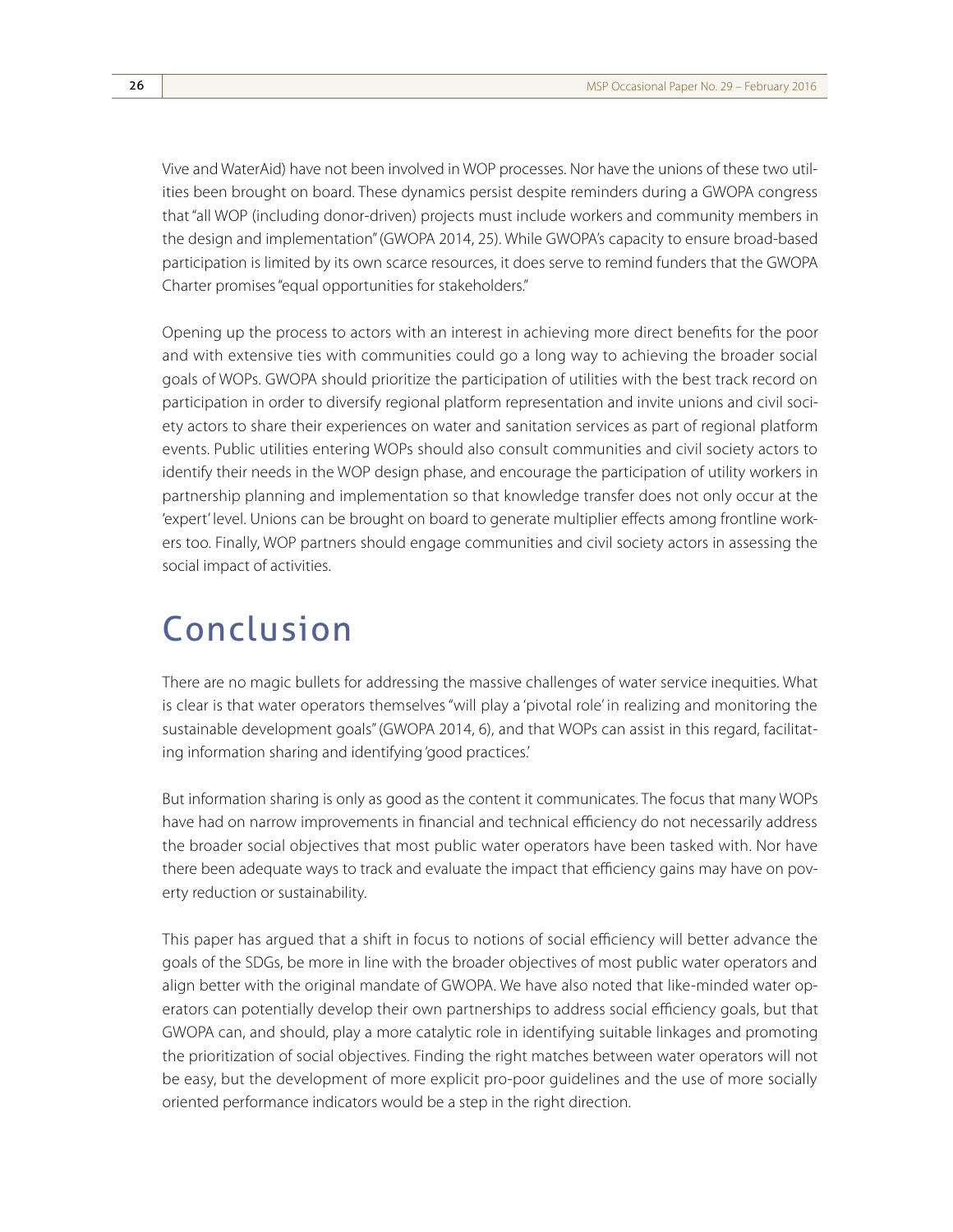# Endnotes

- 1 The GWOPA Charter is available at: http://gwopa.org/en/about-gwopa/gwopa-charter
- 2 Reports are available at: http://gwopa.org/en/resources-library
- 3 A PiP is "a comprehensive strategic work plan developed to address a variety of utility management issues, with the aim of improving utility performance" (GWOPA and OFID 2014, 2).
- 4 Municipal Benchmarking Initiative for Water Services. http://www.munibench.co.za
- 5 This view reflects ONEA's 2014 freeze on the price of water for low-income customers (Baron 2014b).
- 6 The UN-Habitat program ''Villes sans bidonvilles'' ("Cities without Slums") was piloted in Morocco starting in 2004.
- 7 Although one analyst interviewed for this research stressed that "there are no reliable data, while public policy on tracking water-related indicators is singularly lacking." There is a documented gap between official statistics and reality, as coverage is considered inadequate in many areas (ONEP and FAO 2005).
- 8 See: *El País.* 2015. Cae el gerente general de OSE por estado del agua. May 22. http://www.elpais.com.uy/informacion/ cae-gerente-general-ose-agua.htm
- 9 See: Aguilar, M. 2013. El agua ni se enteró. Brecha, April 23. http://brecha.com.uy/el-agua-ni-se-entero/ http://brecha. com.uy/el-agua-ni-se-entero/
- 10 For DMAE's mission, values and vision statements: http://www2.portoalegre.rs.gov.br/dmae/default.php?p\_secao=319
- 11 See the Municipal Human Development Index ratings for Rio Grande do Sul (2010) at: http://cidades.ibge.gov.br/ comparamun/compara.php?lang=&coduf=43&idtema=118&codv=V01&order=dado&dir=desc&lista=uf&custom=
- 12 The average tariff in July 2015 was R\$27.40 or US\$7.82 for 10 m3 compared to R\$64.83 or US\$18.52 for 10 m3 charged by the regional public provider CORSAN. The social tariff is R\$10.56 or US\$3.11 for 10 m3. See http:// www2.portoalegre.rs.gov.br/dmae/default.php?p\_secao=370 and http://www.corsan.com.br/upload/ arquivos/201512/16095649-tabela-tarifaria-municipios-regulados-pela-agergs.pdf

### Acronyms

| <b>AfWA</b>    | African Water Association                                       |
|----------------|-----------------------------------------------------------------|
| <b>ALOAS</b>   | Latin American Association of Water and Sanitation Operators    |
| <b>ASSEMAE</b> | National Association of Municipal Sanitation Services (Brazil)  |
| <b>DMAE</b>    | Departamento Municipal de Água e Esgotos (Porto Alegre, Brazil) |
| <b>IEA</b>     | International Water and Sanitation Institute (Morocco)          |
| <b>ISO</b>     | International Standardization Organization                      |
| <b>GWOPA</b>   | Global Water Operators' Partnerships Alliance                   |
| <b>ONEA</b>    | Office National de l'Eau et de l'Assainissement (Burkina Faso)  |
| <b>ONEE</b>    | Office National de l'Électricité et de l'Eau Potable (Morocco)  |
| <b>OSE</b>     | Obras Sanitarias del Estado (Uruguay)                           |
| <b>WOPs</b>    | Water Operators' Partnerships                                   |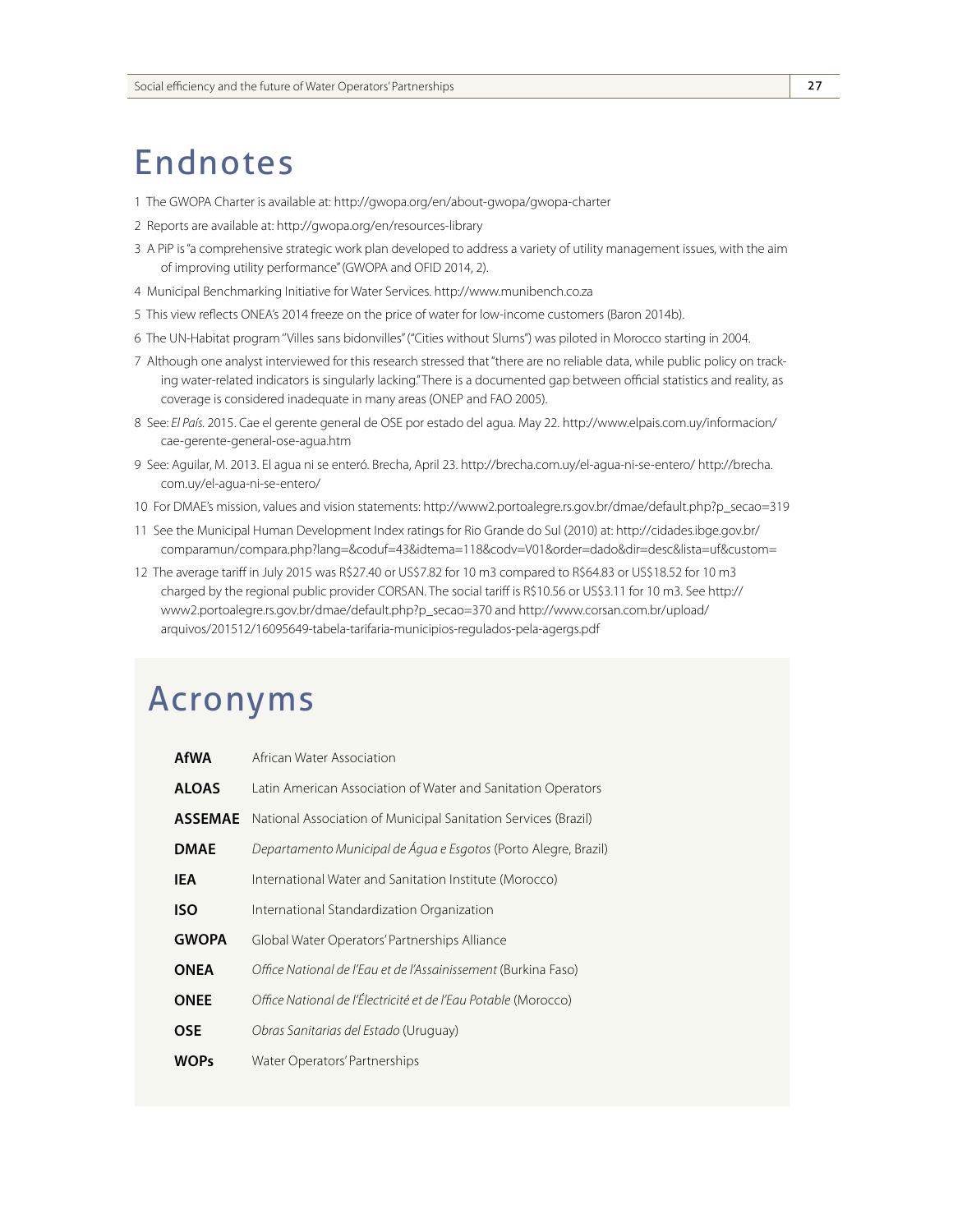### About the authors

**Madeleine Bélanger Dumontier** is Project Manager for the Municipal Services Project.

**David A. McDonald** is Co-Director of the Municipal Services Project and Professor of Global Development Studies at Queen's University, Canada.

**Susan Spronk** teaches international development and global studies at the University of Ottawa, Canada.

**Catherine Baron** is a socioeconomist at the Studies and Research Laboratory in Economics, Policies and Social Systems (LEREPS), University of Toulouse 1, in France.

**Dieter Wartchow** lectures at IPH/Federal University of Rio Grande do Sul (UFRGS), Brazil.

### Acknowledgements

This research would not have been possible without the guidance and contributions of Samir Bensaid, Juan Berhau, Adriana Marquisio and others who participated in discussions at our Montreal workshop in October 2014. This research was conducted with support from the Boosting Effectiveness of Water Operators' Partnerships (BEWOP) project of the Global Water Operators' Partnerships Alliance (GWOPA).

# Bibliography

African Union. 2014. Dakar Declaration of the General Assembly of the African Ministers Council on Water on the Prioritization of Water Security and Sanitation in the Post-2015 Development Agenda, May 31.

Aguilar, M. 2013. El agua ni se enteró. *Brecha*, April 23. http://brecha.com.uy/el-agua-ni-se-entero/

Artelia. 2013. Réalisation d'une étude tarifaire portant sur la période 2014-2018 pour le compte de l'ONEA. Burkina Faso. Final Report, November.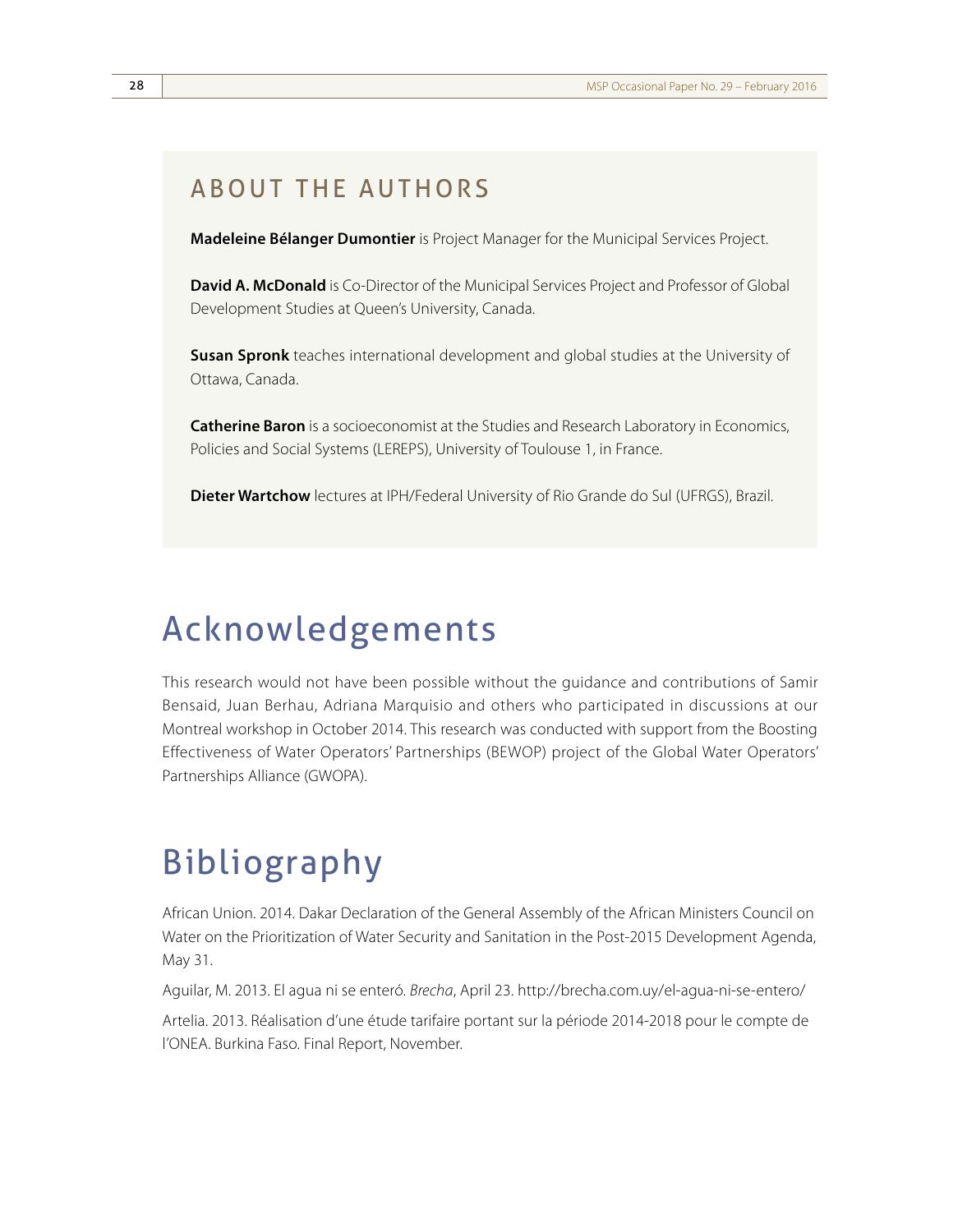Ballance, T. and Trémolet, S. 2005. *Private sector participation in urban water supply in Sub-Saharan Africa.* London: GIZ and KfW.

Baron, C. 2014a. « Corporatisation » dans le secteur de l'eau potable : l'ONEA, une expérience inédite en Afrique de l'Ouest. Le Cap: MSP.

Baron, C. 2014b. Hybrid water governance in Burkina Faso: The ONEA experience. In D. A. McDonald (ed.), *Rethinking Corporatization and Public Services in the Global South*, 62-87. London: Zed Books.

Baron, C. 2015. Nouveaux enjeux de l'accès à l'eau et à l'assainissement. In A. Euzen, C. Jeandel and R. Mosseri, L*'eau à découvert*, 256-257. Paris: CNRS Éditions.

BiD, AMCI and ONEA. 2015. Protocole d'accord entre le Royaume du Maroc, représenté par l'Agence Marocaine de Coopération Internationale (AMCI), le Burkina Faso, et la Banque islamique de Développement (BiD), relatif au transfert de l'expertise marocaine dans le domaine de la qualité de l'eau. Signed January 14.

Boelens, R. and Vos, J. 2012. The danger of naturalizing water policy concepts: Water productivity and efficiency discourses from field irrigation to virtual water trade. *Agricultural Water Management*, 108: 16-26.

Boussichas, M., Coudert, B. and Gillot, C. 2013. Atteindre les OMD dans les PMA et autres pays vulnérables : Où en sommes-nous? – Reaching MDGs in LDCs and other vulnerable countries : Where do we stand? Working Paper 77, September. Clermont-Ferrand, France: FERDI.

Boyer, F. 2010. Croissance urbaine, statut migratoire et choix résidentiels des ouagalais. Vers une insertion urbaine ségrégée? *Revue Tiers Monde* 101: 47-64.

Coalition Eau. 2014. Joint Monitoring Program. Publication du rapport 2014 sur les progrès en matière d'accès à l'eau et à l'assainissement. May 27.

De Miras, C. 2007. Initiative nationale pour le développement humain et économie solidaire au Maroc. Pour un accès élargi à l'eau et à l'assainissement. *Revue Tiers Monde*, 2 (190): 357-377.

DMAE. 2015. *Dados Gerais Edição 2015*. Porto Alegre: DMAE and Prefeitura de Porto Alegre.

GWOPA. 2010. *Annual Report August 2009-2010.* Barcelona: UN-Habitat.

GWOPA. 2011. Report of the 1st Bi-Annual Global WOPs Congress and GWOPA General Assembly 20-21 March 2011, Cape Town, South Africa.

GWOPA. 2013a. *GWOPA Strategy 2013-2017*. Barcelona: UN-Habitat. http://unhabitat.org/globalwater-operators-partnership-alliance-strategy-2013-2017/

GWOPA. 2013b. Annual Report. Presented at the 6th Annual GWOPA Steering Committee Meeting in Marrakesh, March 31.

GWOPA. 2014. 2nd Global Water Operators' Congress summary report, November 27-29. Barcelona: UN-Habitat.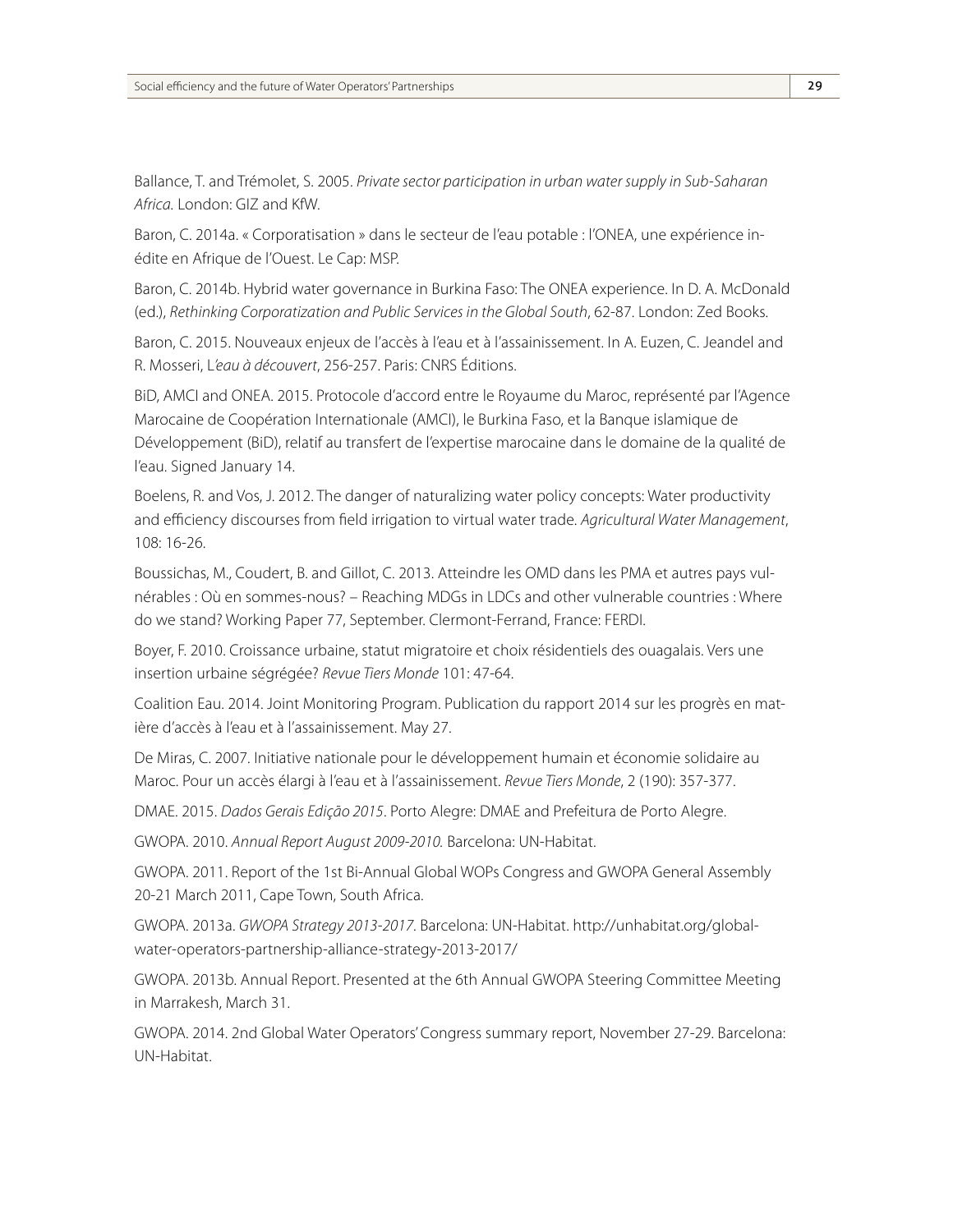GWOPA and OPEC Fund for International Development (OFID). 2014. Performance Improvement Plan Manual (Version 1). Working Document, June.

Iraki, A. 2014. L'alimentation en eau potable des populations rurales. In A. Iraki and M. Tamim (eds), *De la dimension territoriale du développement rural au Maroc*. Salé, Morocco: Éd. Kalimate / INAU.

MAHRH (Ministère de l'Agriculture, de l'Hydraulique et des Ressources Halieutiques). 2015. Programme National d'Approvisionnement en Eau Potable et d'Assainissement. Rapport bilan annuel au 31 décembre 2014. Ouagadougou: MAHRH.

McDonald, D. A. 2014. You are public...now what? New ways of measuring success. In S. Kishimoto, E. Lobina and O. Petitjean (eds), *Our Public Water Future: The global experience with remunicipalisation*, 86-94. Transnational Institute: Amsterdam.

ONEA. 2013. Protocole d'accord 002/2013 entre l'Union de Groupements de Gestion de la Zone Humide du barrage de Ziga et l'ONEA. Ouagadougou: ONEA.

ONEE. 2013. Présentation générale de la mission d'identification de projets d'amélioration de la qualité de l'eau potable au Burkina Faso. Visit Report, June. Rabat: ONEE.

ONEE. 2014. Contrat Programme entre l'Etat et l'Office National de l'Electricité et de l'Eau Potable pour la période 2014-2017. Rabat: Ministère des Affaires Générales et de la Gouvernance.

ONEP and FAO. 2005. Étude de diagnostic de l'AEP du monde rural au Maroc. Synthesis Report, September.

OSE and DMAE. 2012. Convenio de Cooperación Técnica. Montevideo and Porto Alegre, August.

Plataforma de Acuerdos Público Comunitarios de las Américas. 2015. *Aguacero,* no. 11, March.

pS-Eau. 2013. Le Programme national d'assainissement rural (PNAR). Newsletter réseau Maroc No. 1, November. http://www.pseau.org/fr/maroc/pnar

pS-Eau. 2014. Fiche pays: Maroc. http://www.pseau.org/maroc

Spronk, S. 2010. Water and sanitation utilities in the global South: Re-centering the debate on "efficiency". *Review of Radical Political Economics*, 42(2): 156-174.

Spronk, S., Crespo, C. and Olivera, M. 2014. Modernization and the boundaries of public water in Uruguay. In D. A. McDonald (ed.), *Rethinking Corporatization and Public Services in the Global South*, 107-135. London: Zed Books.

Terhorst, P. 2012. Critique of the Water Operators Partnerships in Latin America and the Caribbean (WOP-LAC). Discussion paper, June. Amsterdam: Transnational Institute.

United Nations Secretary General's Advisory Board on Water and Sanitation (UNSGAB). 2006. Hashimoto Action Plan Compendium of Actions. March.

UN-Water. 2013. The Post-2015 Water Thematic Consultation Report: The World We Want. New York: UN-Water. http://www.unwater.org/downloads/Final9Aug2013\_WATER \_THEMATI C\_ CONSULTATION \_REPORT .pdf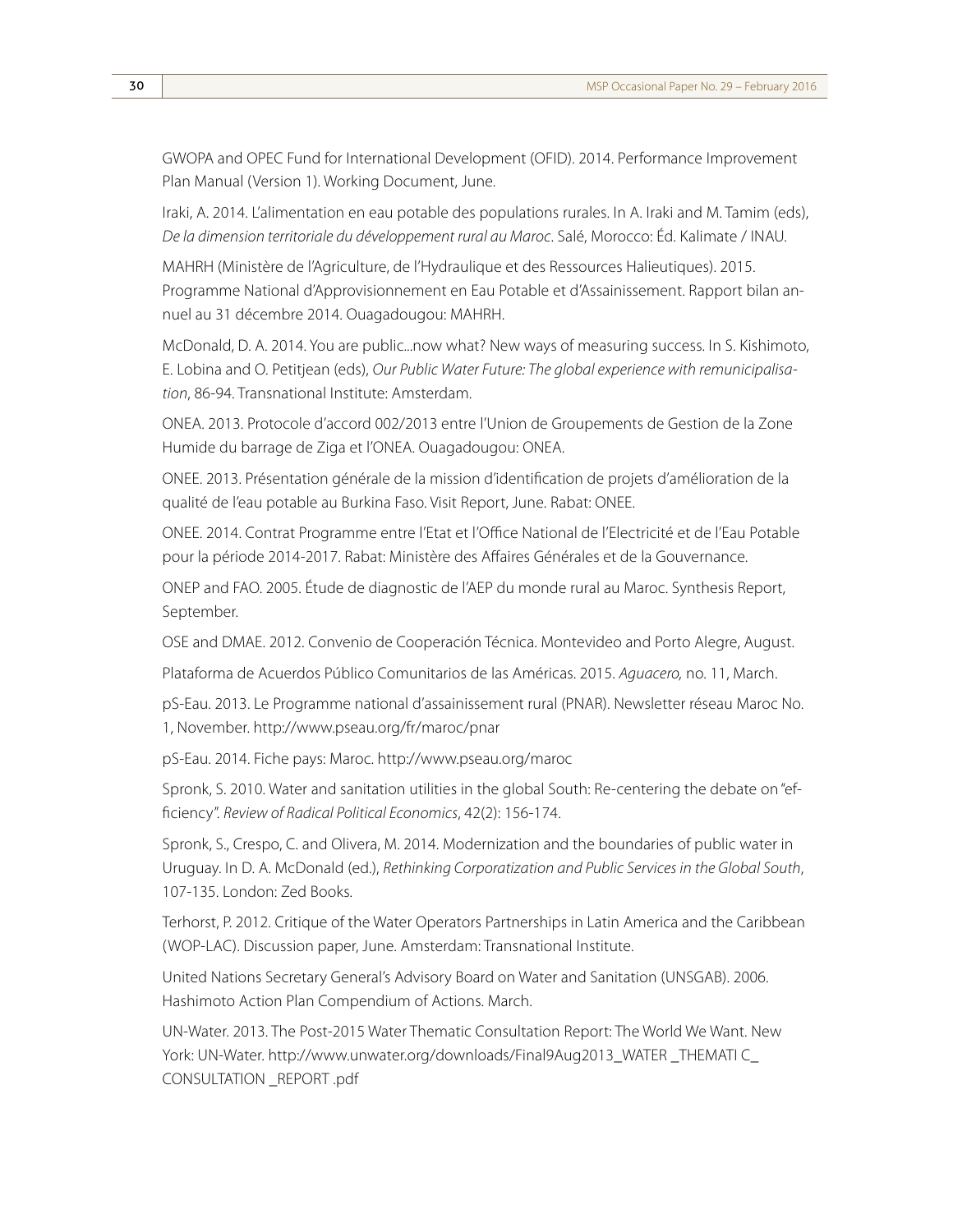UN-Water. 2014. A Post-2015 Global Goal for Water: Synthesis of key findings and recommendations from UN-Water. New York: UN-Water. http://www.un.org/waterforlifedecade/ pdf/27\_01\_2014\_un-water\_paper\_on\_a\_post2015\_global\_goal\_for\_water.pdf

UN-Water. 2015. A Compilation of Expert Advice on Water and Sanitation Related Indicators Covering Targets 6.1 to 6.6 and 11.5. Compiled for the UN inter-agency Technical Support Team in support of the draft indicators document provided by the UN Statistics Division to the 3rd session of intergovernmental negotiations on the Post-2015 Development Agenda (23-27 March 2015).

Water and Sanitation Program (WSP), African Water Association, GWOPA and UN-Habitat. 2011. The State of African Utilities: Performance Assessment and Benchmarking Report.

World Health Organisation (WHO) and UNICEF. 2014. Progress on sanitation and drinking-water – 2014 update. New York: WHO/UNICEF Joint Monitoring Programme for Water Supply and Sanitation.

World Water Assessment Programme (WWAP). 2015. The United Nations World Water Development Report 2015: Water for a Sustainable World. Paris: UNESCO.

### LATEST IN THE OCCASIONAL PAPER SERIES

- 28 **The work of the ants** Labour and community reinventing public water in Colombia
- 27 **Reclaiming public health through community-based monitoring** The case of Maharashtra, India
- 26 **The malaysian health system in transition** The ambiguity of public and private
- 25 **Faith-based health services as an alternative to privatization?** A Ugandan case study
- 24 **Labour and community in transition** Alliances for public services in South Africa